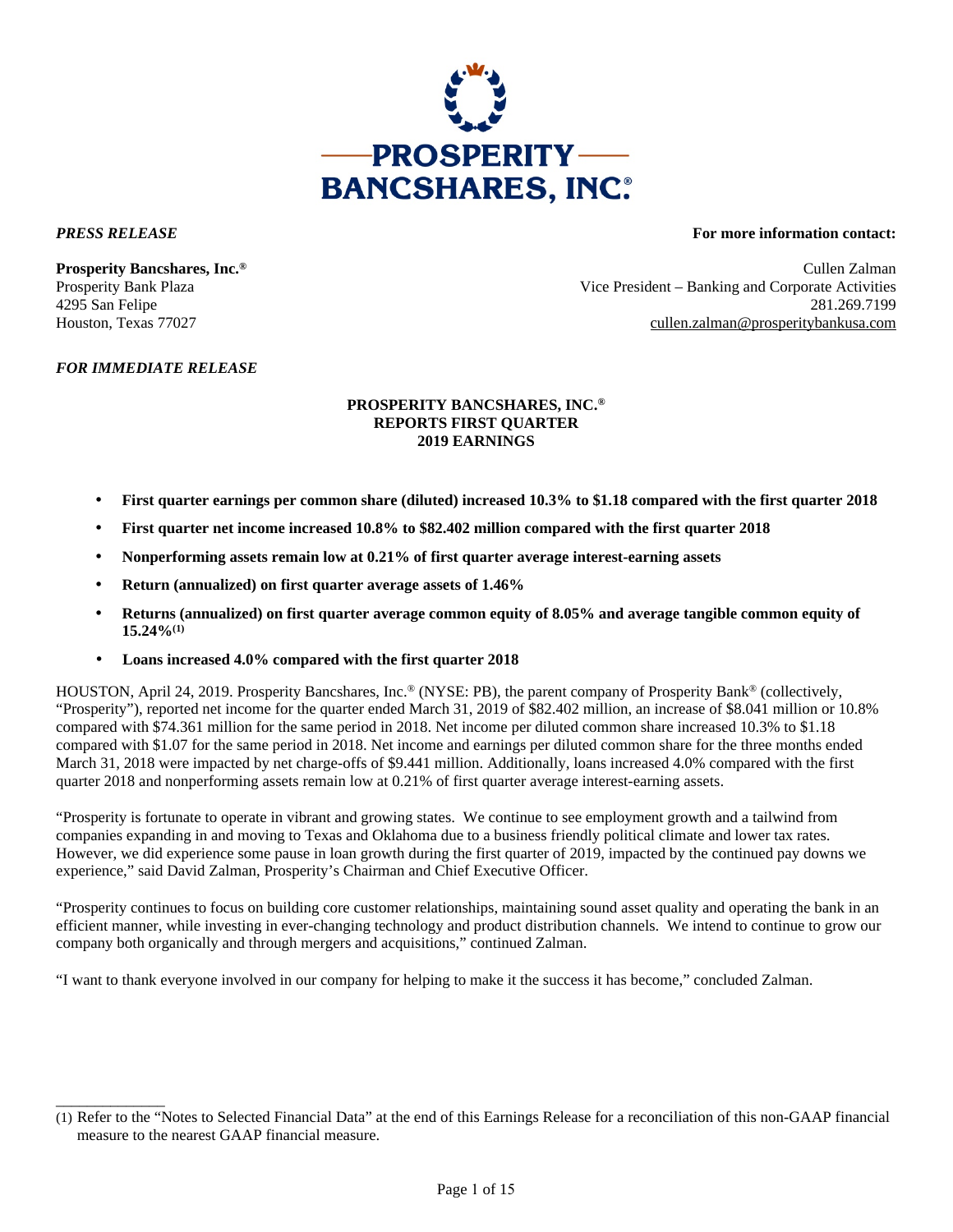#### **Results of Operations for the Three Months Ended March 31, 2019**

Net income was \$82.402 million<sup>(2)</sup> for the three months ended March 31, 2019 compared with \$74.361 million<sup>(3)</sup> for the same period in 2018, an increase of \$8.041 million or 10.8%. Net income per diluted common share was \$1.18 for the three months ended March 31, 2019 compared with \$1.07 for the same period in 2018, an increase of 10.3%. Net income and earnings per diluted common share for the three months ended March 31, 2018 were impacted by net charge-offs of \$9.441 million. Annualized returns on average assets, average common equity and average tangible common equity for the three months ended March 31, 2019 were 1.46%, 8.05% and 15.24%(1), respectively. Prosperity's efficiency ratio (excluding credit loss provisions, net gains on the sale of assets and taxes) was  $42.94\%$ <sup>(1)</sup> for the three months ended March 31, 2019.

Net interest income before provision for credit losses for the three months ended March 31, 2019 was \$154.911 million compared with \$153.223 million for the same period in 2018, an increase of \$1.688 million or 1.1%. Linked quarter net interest income before provision for credit losses decreased \$2.337 million or 1.5% to \$154.911 million compared with \$157.248 million for the three months ended December 31, 2018. Linked quarter net interest income was impacted by a decrease in loan discount accretion of \$1.110 million.

The net interest margin on a tax equivalent basis was 3.20% for the three months ended March 31, 2019 compared with 3.16% for the same period in 2018. This change was primarily due to higher average yields on loans and investment securities, partially offset by higher average rates on deposits and other borrowings. On a linked quarter basis, the net interest margin was 3.20% compared with 3.15% for the three months ended December 31, 2018. This increase was primarily due to higher yields and average balances on loans and lower average borrowings mainly resulting from the increase in average deposits.

Noninterest income was \$28.144 million for the three months ended March 31, 2019 compared with \$27.938 million for the same period in 2018, an increase of \$206 thousand or 0.7%. On a linked quarter basis, noninterest income decreased \$935 thousand or 3.2% to \$28.144 million compared with \$29.079 million for the three months ended December 31, 2018. This decrease was primarily due to a decrease in NSF fees and credit card, debit card and ATM card income.

Noninterest expense was \$78.571 million for the three months ended March 31, 2019 compared with \$80.054 million for the same period in 2018, a decrease of \$1.483 million or 1.9%. This decrease was primarily due to a decrease in regulatory assessments and FDIC insurance resulting from the elimination of the FDIC temporary surcharge imposed on large banks by the Dodd-Frank Act. On a linked quarter basis, noninterest expense decreased \$2.233 million or 2.8% to \$78.571 million compared with \$80.804 million for the three months ended December 31, 2018. This change was primarily due to decreases in salaries and benefits, other noninterest expense and regulatory assessments and FDIC insurance.

#### **Balance Sheet Information**

At March 31, 2019, Prosperity had \$22.354 billion in total assets, a decrease of \$118.073 million or 0.5%, compared with \$22.472 billion at March 31, 2018.

Loans at March 31, 2019 were \$10.414 billion, an increase of \$402.606 million or 4.0%, compared with \$10.011 billion at March 31, 2018. Linked quarter loans increased \$43.709 million or 0.4% (1.7% annualized) from \$10.370 billion at December 31, 2018.

Deposits at March 31, 2019 were \$17.198 billion, a decrease of \$135.109 million or 0.8%, compared with \$17.333 billion at March 31, 2018. This was primarily due to lower municipal deposits compared with the prior year. Linked quarter deposits decreased \$58.788 million or 0.3% from \$17.257 billion at December 31, 2018.

#### **Asset Quality**

\_\_\_\_\_\_\_\_\_\_\_\_\_\_

Nonperforming assets totaled \$40.883 million or 0.21% of quarterly average interest-earning assets at March 31, 2019, compared with \$33.217 million or 0.17% of quarterly average interest-earning assets at March 31, 2018, and \$18.956 million or 0.10% of quarterly average interest-earning assets at December 31, 2018. The linked quarter change was primarily due to a commercial and industrial loan and a 1-4 family residential loan being placed on nonaccrual during the first quarter of 2019.

The allowance for credit losses was \$86.091 million or 0.83% of total loans at March 31, 2019, \$83.600 million or 0.84% of total loans at March 31, 2018 and \$86.440 million or 0.83% of total loans at December 31, 2018. Excluding loans acquired that are

<sup>(2)</sup> Includes purchase accounting adjustments of \$1.238 million, net of tax, primarily comprised of loan discount accretion of \$1.793 million for the three months ended March 31, 2019.

<sup>(3)</sup> Includes purchase accounting adjustments of \$1.536 million, net of tax, primarily comprised of loan discount accretion of \$2.326 million for the three months ended March 31, 2018.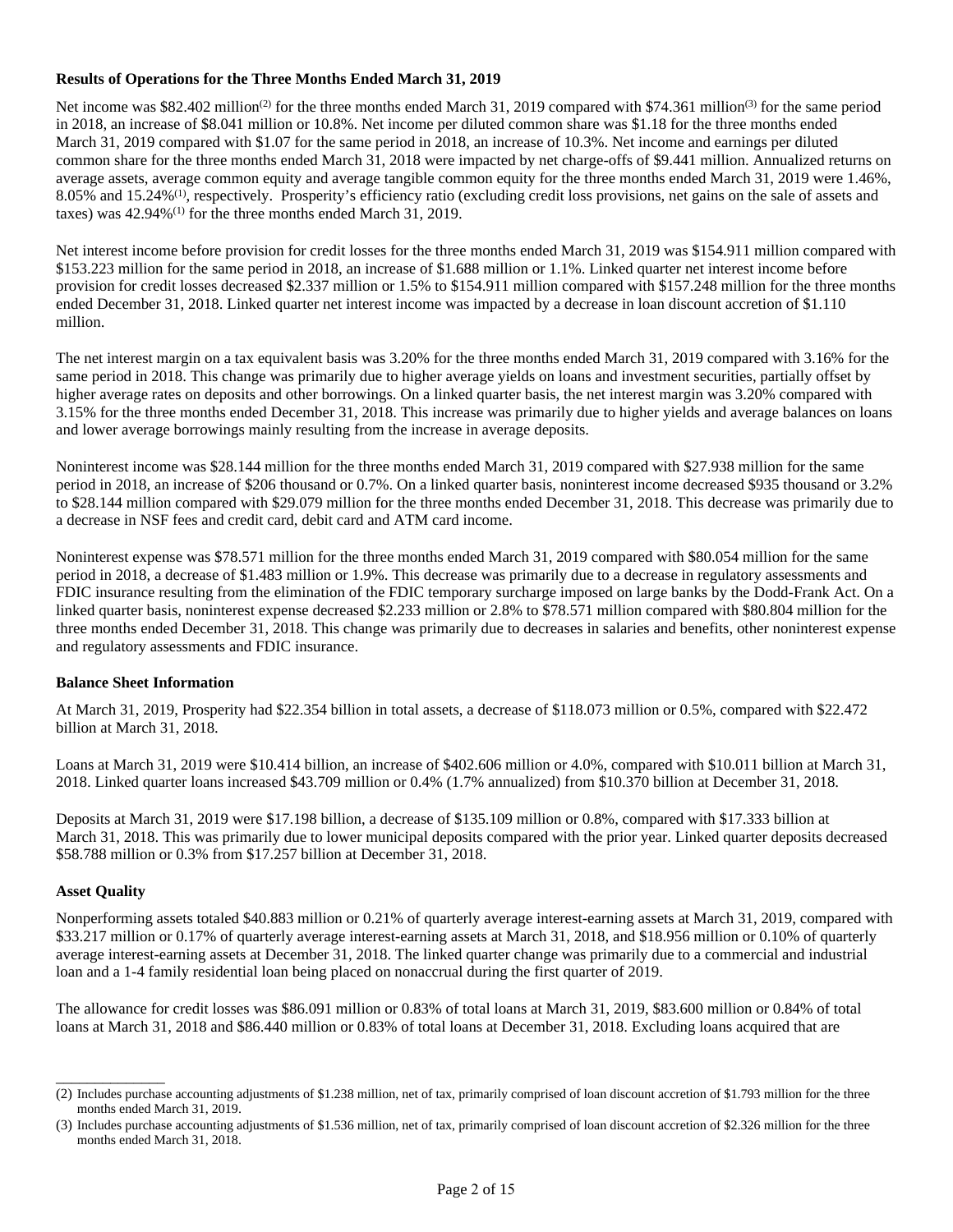accounted for under FASB Accounting Standards Codification ("ASC") Topics 310-20 and 310-30, the allowance for credit losses was  $0.87\%$ <sup>(1)</sup> of remaining loans as of March 31, 2019, compared with  $0.90\%$ <sup>(1)</sup> at March 31, 2018 and  $0.88\%$ <sup>(1)</sup> at December 31, 2018.

The provision for credit losses was \$700 thousand for the three months ended March 31, 2019 compared with \$9.000 million for the three months ended March 31, 2018 and \$1.000 million for the three months ended December 31, 2018.

Net charge-offs were \$1.049 million for the three months ended March 31, 2019 compared with \$9.441 million for the three months ended March 31, 2018 and \$556 thousand for the three months ended December 31, 2018.

#### **Dividend**

Prosperity Bancshares, Inc. declared a second quarter cash dividend of \$0.41 per share to be paid on July 1, 2019 to all shareholders of record as of June 14, 2019.

#### **Conference Call**

Prosperity's management team will host a conference call on Wednesday, April 24, 2019 at 11:30 a.m. Eastern Time (10:30 a.m. Central Time) to discuss Prosperity's first quarter 2019 earnings. Individuals and investment professionals may participate in the call by dialing 877-883-0383 for domestic participants, or 412-902-6506 for international participants. The elite entry number is 5401422.

Alternatively, individuals may listen to the live webcast of the presentation by visiting Prosperity's website at www.prosperitybankusa.com. The webcast may be accessed from Prosperity's home page by selecting "Presentations & Calls" from the drop-down menu on the Investor Relations tab and following the instructions.

#### **Non-GAAP Financial Measures**

Prosperity's management uses certain non-GAAP financial measures to evaluate its performance. Specifically, Prosperity reviews tangible book value per share, return on average tangible common equity, tangible equity to tangible assets ratio and the efficiency ratio, excluding net gains and losses on the sale of assets and securities. Further, as a result of acquisitions and the related purchase accounting adjustments, Prosperity uses certain non-GAAP financial measures and ratios that exclude the impact of these items to evaluate its allowance for credit losses to total loans (excluding acquired loans accounted for under ASC Topics 310-20, "*Receivables-Nonrefundable Fees and Other Costs*" and 310-30, "*Receivables-Loans and Debt Securities Acquired with Deteriorated Credit Quality*"). Prosperity believes these non-GAAP financial measures provide information useful to investors in understanding Prosperity's financial results and that their presentation, together with the accompanying reconciliations, provides a more complete understanding of factors and trends affecting Prosperity's business and allows investors to view performance in a manner similar to management, the entire financial services sector, bank stock analysts and bank regulators. Further, Prosperity believes that these non-GAAP financial measures provide useful information by excluding certain items that may not be indicative of its core operating earnings and business outlook. These non-GAAP financial measures should not be considered a substitute for, nor of greater importance than, GAAP basis financial measures and results; Prosperity strongly encourages investors to review its consolidated financial statements in their entirety and not to rely on any single financial measure. Because non-GAAP financial measures are not standardized, it may not be possible to compare these financial measures with other companies' non-GAAP financial measures having the same or similar names. Please refer to the "Notes to Selected Financial Data" at the end of this Earnings Release for a reconciliation of these non-GAAP financial measures to the nearest respective GAAP financial measures.

#### **Prosperity Bancshares, Inc. ®**

As of March 31, 2019, Prosperity Bancshares, Inc.  $\circ$  is a \$22.354 billion Houston, Texas based regional financial holding company, formed in 1983. Operating under a community banking philosophy and seeking to develop broad customer relationships based on service and convenience, Prosperity offers a variety of traditional loan and deposit products to its customers, which consist primarily of small and medium sized businesses and consumers. In addition to established banking products, Prosperity offers a complete line of services including: Internet Banking services at www.prosperitybankusa.com, Retail Brokerage Services, Credit Cards, Debit Cards, 24 hour voice response banking, Trust and Wealth Management, Mortgage Services, Cash Management and Mobile Banking.

As of March 31, 2019, Prosperity operated 242 full-service banking locations: 65 in the Houston area, including The Woodlands; 29 in the South Texas area including Corpus Christi and Victoria; 33 in the Dallas/Fort Worth area; 22 in the East Texas area; 29 in the Central Texas area including Austin and San Antonio; 34 in the West Texas area including Lubbock, Midland-Odessa and Abilene; 16 in the Bryan/College Station area; 6 in the Central Oklahoma area; and 8 in the Tulsa, Oklahoma area.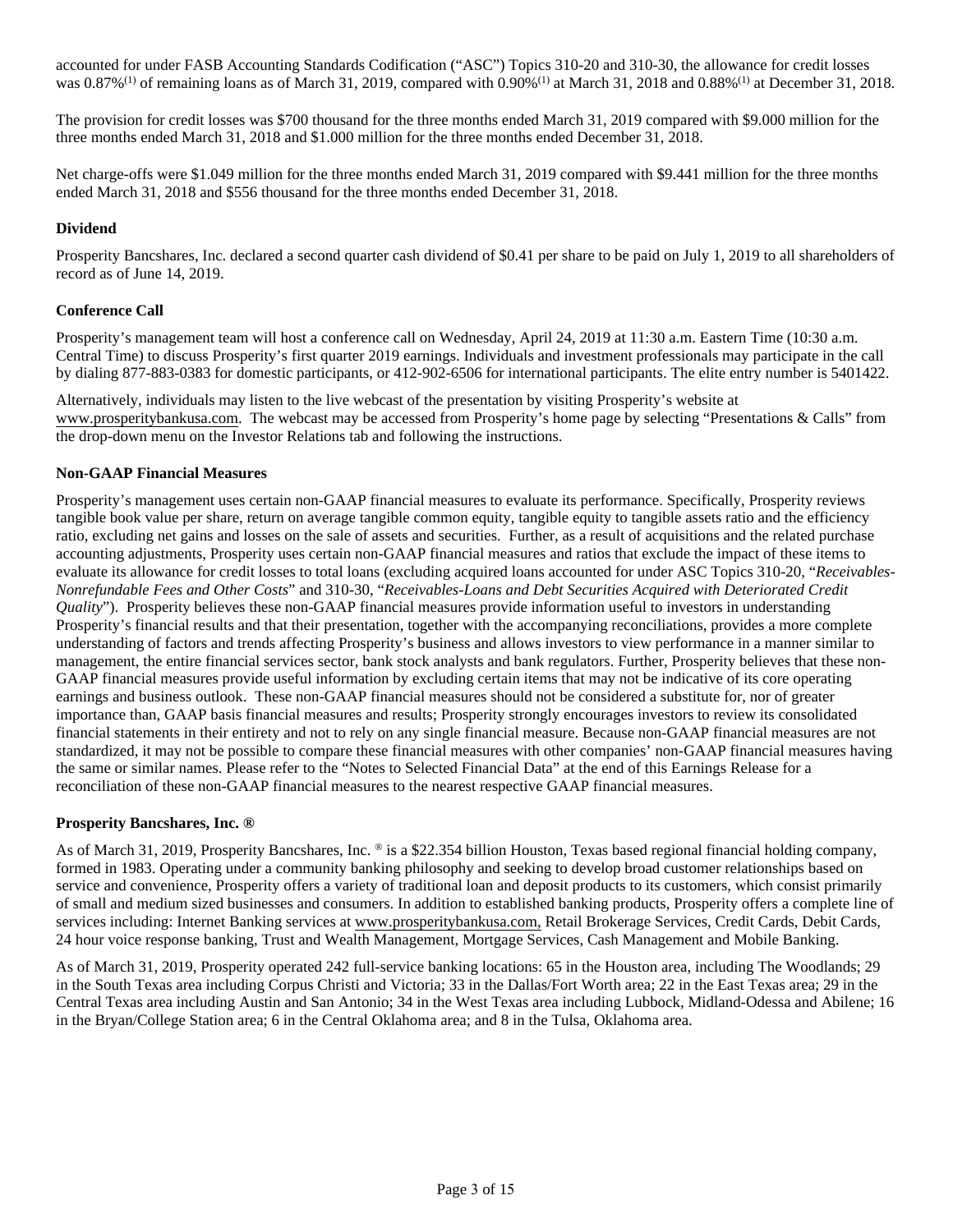"**Safe Harbor" Statement under the Private Securities Litigation Reform Act of 1995: This release contains, and the remarks by Prosperity's management on the conference call may contain, forward-looking statements within the meaning of the securities laws. Forward-looking statements include all statements other than statements of historical fact, including forecasts or trends, and are based on current expectations, assumptions, estimates and projections about Prosperity Bancshares and its subsidiaries. These forward-looking statements are not guarantees of future performance and are subject to risks and uncertainties, many of which are outside of Prosperity's control, which may cause actual results to differ materially from those expressed or implied by the forward-looking statements. These risks and uncertainties include but are not limited to whether Prosperity can: successfully identify acquisition targets and integrate the businesses of acquired companies and banks; continue to sustain its current internal growth rate or total growth rate; provide products and services that appeal to its customers; continue to have access to debt and equity capital markets; and achieve its sales objectives. Other risks include, but are not limited to: the possibility that credit quality could deteriorate; actions of competitors; changes in laws and regulations (including changes in governmental interpretations of regulations and changes in accounting standards); a deterioration or downgrade in the credit quality and credit agency ratings of the securities in Prosperity's securities portfolio; customer and consumer demand, including customer and consumer response to marketing; effectiveness of spending, investments or programs; fluctuations in the cost and availability of supply chain resources; economic conditions, including currency rate, interest rate and commodity price fluctuations; and weather. These and various other factors are discussed in Prosperity Bancshares' Annual Report on Form 10-K for the year ended December 31, 2018 and other reports and statements Prosperity Bancshares has filed with the SEC. Copies of the SEC filings for Prosperity Bancshares may be downloaded from the Internet at no charge from http://www.prosperitybankusa.com.**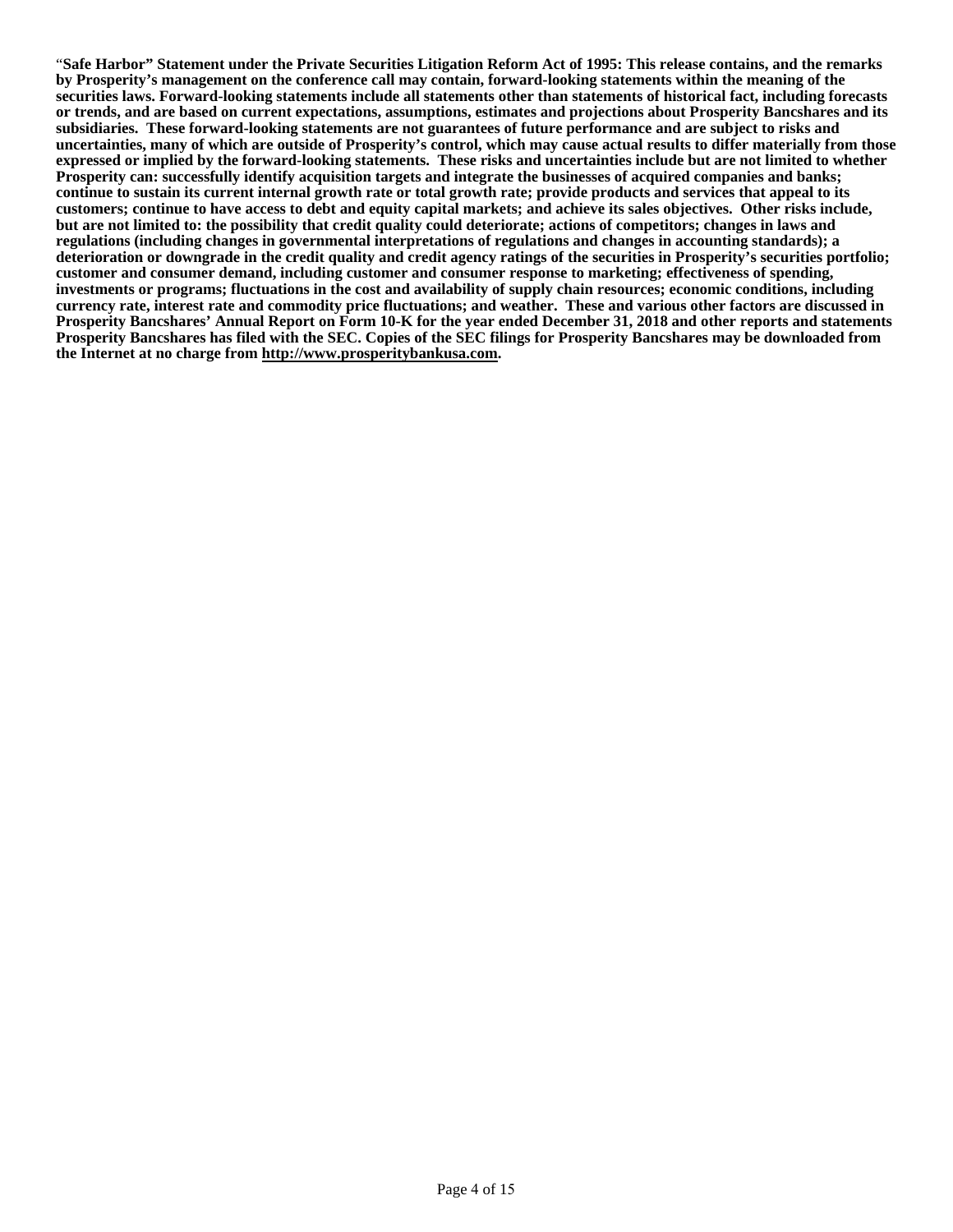Bryan Roanoke Roanoke West University Voakum Bryan-29th Street Stockyards Stockyards Stockyards Woodcreek Woodcreek Stock Stock own Stockyards Stockyards Stockyards Stockyards Stockyards Stockyards Stockyards Stockyards Stockyards Stockyards Stockyards Stockyards Sto Bryan-East New Waverly **Lubbock - Lubbock - Mesquite Mesquite Mesquite Lubbock - <b>Lubbock - Lubbock - Lubbock - Lubbock - Lubbock - Lubbock - Lubbock - Lubbock - Lubbock - Lubbock - Lubbock - Lubbock -**Rock Prairie **Area 3 Automobile 2 Automobile Area** 4<sup>th</sup> Street **Continuest Parkway**<br>
Sanger **Continuest Parkway**<br>
Sanger **Continuest Parkway**<br>
Sanger **Continuest Parkway** Southwest Parkway **Sanger** Sanger **Sanger** Sanger **Locations - Community Sanger** Street Tower Point Waxahachie Angleton 82nd Street Wellborn Road and So<sup>th</sup> Street Weatherford Bay City Bay City 86<sup>th</sup> Street

### **Central Texas Area - East Texas Area -** Cleveland Avenue Q

La Grange Gorman

**Dallas -** First Colony First Colony Victoria-North Victoria-North Expressway Abrams Centre **Fry Road** I-240 Balch Springs Gessner **Other South Texas Area** Memorial Camp Wisdom Gladebrook **Locations -** McKinney Medical Center Cuero

Haltom City

## Bryan-North **Other Dallas/Fort Worth Area Katy - West Texas Area -** Caldwell **Locations -** Cinco Ranch **Abilene -** College Station Arlington Katy-Spring Green Antilley Road Crescent Point **Azle** Azle **Barrow Street** Barrow Street

**Austin -** The Company of Athens Athens Athens **East Bernard** East Bernard North University Cedar Park Canton Dayton Congress Carthage Galveston **Midland -** Lakeway Corsicana Groves Wadley Liberty Hill **Example 2018** Crockett **Hempstead** Hempstead Wall Street Northland Eustace Hitchcock Oak Hill Gilmer Liberty **Odessa -** Research Blvd Grapeland Grapeland Grapeland Magnolia Magnolia Westlake Gun Barrel City Magnolia Parkway Grant Jacksonville Mont Belvieu Kermit Highway **Other Central Texas Area Mediate Area Kerens Nederland Parkway (Parkway Parkway Parkway Parkway Parkway Parkway Parkway Parkway Parkway Parkway Parkway Parkway Parkway Parkway Parkway Parkway Parkway Parkway Parkway Parkw Locations -** Longview Longview Needville Canyon Lake **Locations -** Palestine Palestine Shadow Creek Shadow Creek **Locations -**Dime Box Rusk Spring Big Spring Dripping Springs Seven Points Tomball Brownfield Elgin Teague Waller Brownwood Flatonia Tyler-Beckham West Columbia Cisco Georgetown Tyler-South Broadway Wharton Comanche Gruene **Tyler-University** Tyler-University **Winnie** Winnie **Early** Kingsland Winnsboro Wirt Floydada

# New Braunfels **Houston - Houston - Corpus Christi** - **Corpus Christi** - **Corpus Christi** - **Corpus Christi** - **Calallen Merkel** Pleasanton Aldine Calallen Merkel Round Rock **Alief** Alief Carmel Carmel **Carmel Carmel Plainview** Plainview San Antonio San Angelo (San Angelo Bellaire Northwest Northwest San Angelo San Angelo San Angelo San Angelo San Angelo Schulenburg Beltway Saratoga Slaton Seguin Clear Lake Timbergate Snyder Smithville Copperfield Water Street Thorndale Cypress **Oklahoma** Eastex Victoria Main **Oklahoma City - Dallas/Fort Worth Area -** Fairfield **Pairfield Victoria-Navarro** 23<sup>rd</sup> Street 23<sup>rd</sup> Street **Dallas -** 23<sup>rd</sup> Street 23rd Street **Pairfield** Victoria-North 23rd Street 23rd Street 23rd Street 23rd Street 23rd Street 25rd Westmoreland **The Plaza Portland** Portland **Properties Fort Worth -** Construction of Construction Construction of Construction of Construction Owasso

**Bryan/College Station Area -** Keller Westheimer Taft

Hearne Ennis **The Woodlands -** Cypress Street Huntsville Gainesville The Woodlands-College Park Judge Ely The Woodlands-I-45 Navasota Granbury The Woodlands-Research Forest

Beaumont 98<sup>th</sup> Street

Lexington **Houston Area - South Texas Area -** Levelland

#### Frisco Heights Aransas Pass **Locations -** Frisco-West Edmond<br>
Edmond Ethiophy Color (Edmond Edmond Edmond Edmond Edmond Edmond Edmond Edmond Edmond Edmond Edmond Edmond Edmond Edmond Edmond Edmond Edmond Edmond Edmond Edmond Edmond Edmond Edmond Edmond Edmond Edmo Kiest Eittle York Colony Creek Norman Norman Colony Creek Norman Norman Norman Norman Norman Norman Norman Norman Norman Norman Norman Norman Norman Norman Norman Norman Norman Norman Norman Norman Norman Norman Norman Nor McKinney-Stonebridge Memorial Drive Edna **Tulsa Area-**Midway **Northside Collad** Goliad **Tulsa -** Northside Goliad **Tulsa - Collad** Collad Plano **Pasadena** Pasadena Garnett Garnett Garnett Garnett Garnett Garnett Garnett Garnett Garnett Garnett Garnett Preston Forest Pecan Grove Hallettsville Harvard Preston Road Nemorial Pin Oak Pin Oak Nemorial Memorial Memorial Memorial Memorial Memorial Red Oak **River Oaks** River Oaks **River Sheridan** Nathis Sheridan Sheridan Sheridan Sugar Land Padre Island Padre Island S. Harvard The Colony **SW Medical Center 2006** Palacios Palacios Utica Tower Turtle Creek **Tanglewood** Port Lavaca Port Lavaca Port Port Lavaca Port Lavaca Port Lavaca Port Lavaca Port Lavaca

- - -

4<sup>th</sup> Street

Allandale Blooming Grove El Campo Texas Tech Student Union

Bastrop Mount Vernon Rosenberg **Other West Texas Area** Weimar Downtown **Victoria - Central Oklahoma Area-**Cedar Hill Grand Parkway Alice **Other Central Oklahoma Area**

Uptown Rockport **Other Tulsa Area Locations -**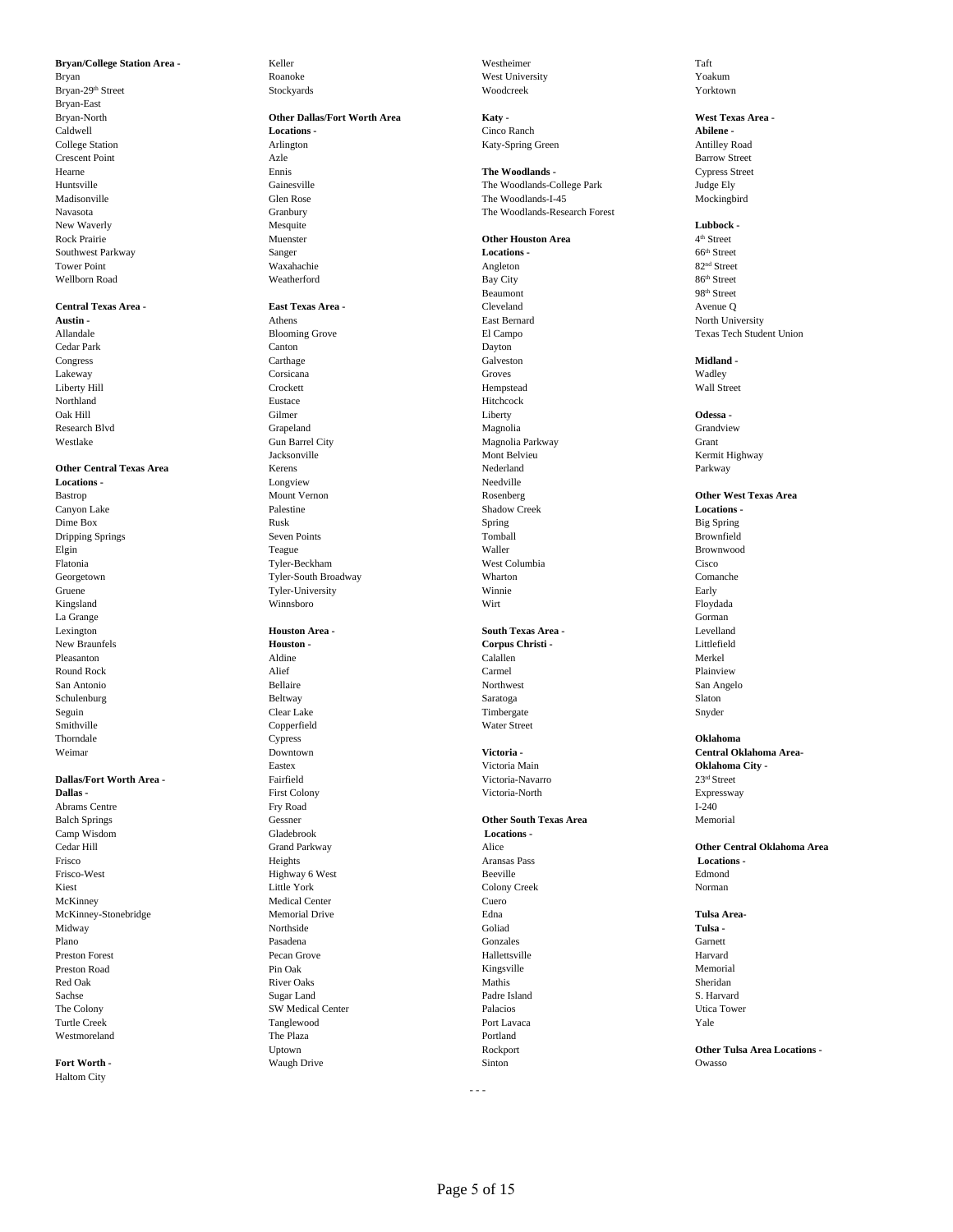|                                             | Mar 31, 2019 | Dec 31, 2018 | Sep 30, 2018 | Jun 30, 2018 | Mar 31, 2018 |
|---------------------------------------------|--------------|--------------|--------------|--------------|--------------|
| <b>Balance Sheet Data (at period end)</b>   |              |              |              |              |              |
| Loans                                       | \$10,414,022 | \$10,370,313 | \$10,292,846 | \$10,146,565 | \$10,011,416 |
| Investment securities $(A)$                 | 9,137,645    | 9,408,966    | 9,504,733    | 9,620,614    | 9,710,254    |
| Federal funds sold                          | 566          | 552          | 639          | 577          | 469          |
| Allowance for credit losses                 | (86,091)     | (86, 440)    | (85,996)     | (84, 964)    | (83,600)     |
| Cash and due from banks                     | 291,498      | 410,575      | 293,831      | 274,902      | 243,514      |
| Goodwill                                    | 1,900,845    | 1,900,845    | 1,900,845    | 1,900,845    | 1,900,845    |
| Core deposit intangibles, net               | 31,564       | 32,883       | 34,295       | 35,773       | 37,274       |
| Other real estate owned                     | 2,096        | 1,805        | 889          | 10,316       | 10,538       |
| Fixed assets, net                           | 257,595      | 257,046      | 256,426      | 255,465      | 257,057      |
| Other assets                                | 404,501      | 396,857      | 414,075      | 410,647      | 384,547      |
| Total assets                                | \$22,354,241 | \$22,693,402 | \$22,612,583 | \$22,570,740 | \$22,472,314 |
|                                             |              |              |              |              |              |
| Noninterest-bearing deposits                | \$5,673,707  | \$5,666,115  | \$5,700,242  | \$5,657,589  | \$5,707,994  |
| Interest-bearing deposits                   | 11,524,063   | 11,590,443   | 11,033,522   | 11,321,015   | 11,624,885   |
| Total deposits                              | 17,197,770   | 17,256,558   | 16,733,764   | 16,978,604   | 17,332,879   |
| Other borrowings                            | 680,952      | 1,031,126    | 1,501,207    | 1,254,849    | 820,079      |
| Securities sold under repurchase agreements | 254,573      | 284,720      | 297,126      | 293,039      | 339,576      |
| Other liabilities                           | 111,156      | 68,174       | 84,789       | 108,796      | 103,635      |
| <b>Total liabilities</b>                    | 18,244,451   | 18,640,578   | 18,616,886   | 18,635,288   | 18,596,169   |
| Shareholders' equity <sup>(B)</sup>         | 4,109,790    | 4,052,824    | 3,995,697    | 3,935,452    | 3,876,145    |
| Total liabilities and equity                | \$22,354,241 | \$22,693,402 | \$22,612,583 | \$22,570,740 | \$22,472,314 |

**(A) Includes \$895, \$392, \$586, \$436 and \$57 in unrealized gains on available for sale securities for the quarterly periods ended March 31, 2019, December 31, 2018, September 30, 2018, June 30, 2018 and March 31, 2018, respectively.**

**(B) Includes \$706, \$310, \$463, \$345 and \$45 in after-tax unrealized gains on available for sale securities for the quarterly periods ended March 31, 2019, December 31, 2018, September 30, 2018, June 30, 2018 and March 31, 2018, respectively.**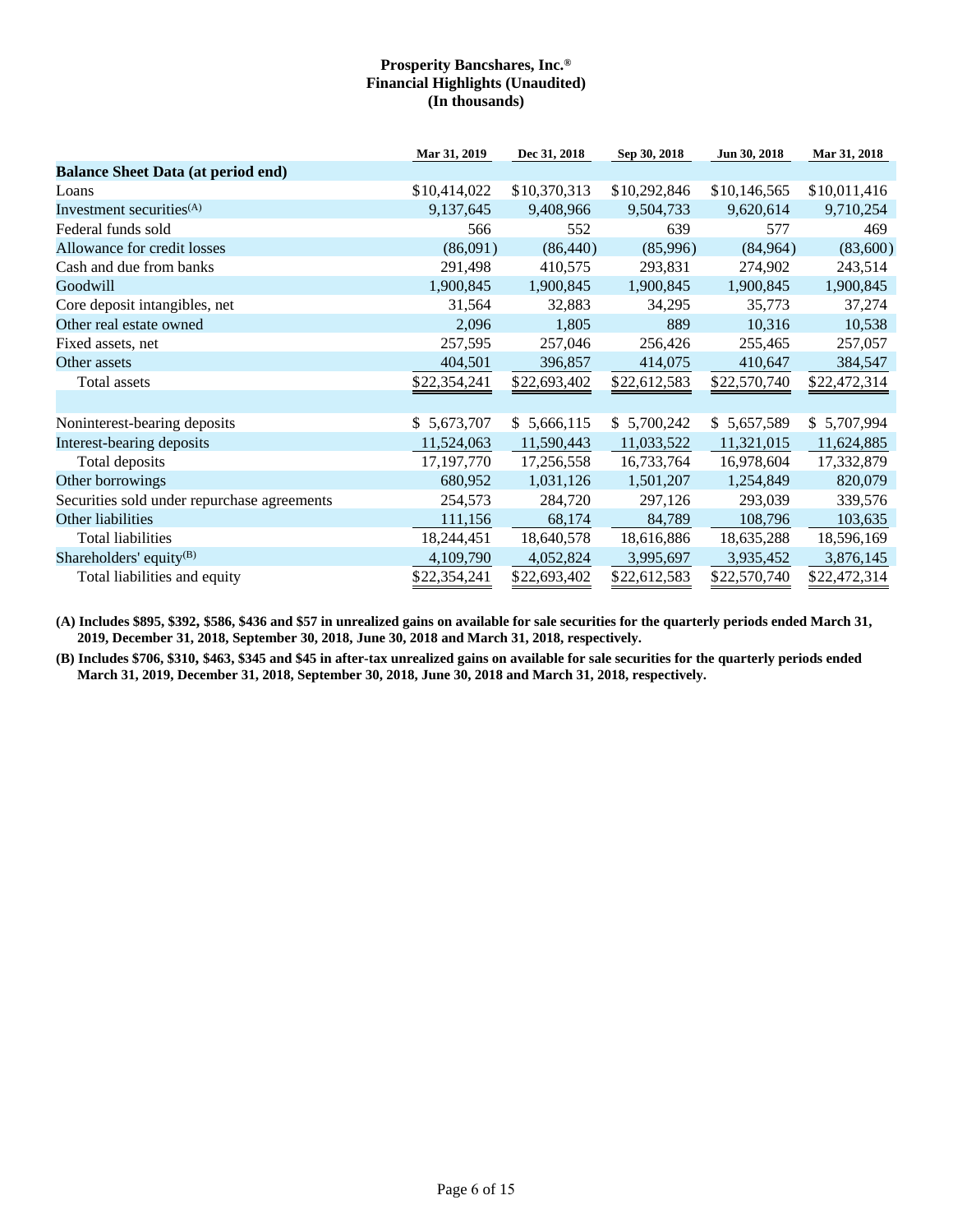|                                                            | <b>Three Months Ended</b> |              |                           |              |              |                |    |              |              |                          |
|------------------------------------------------------------|---------------------------|--------------|---------------------------|--------------|--------------|----------------|----|--------------|--------------|--------------------------|
|                                                            |                           | Mar 31, 2019 |                           | Dec 31, 2018 |              | Sep 30, 2018   |    | Jun 30, 2018 | Mar 31, 2018 |                          |
| <b>Income Statement Data</b>                               |                           |              |                           |              |              |                |    |              |              |                          |
| Interest income:                                           |                           |              |                           |              |              |                |    |              |              |                          |
| Loans                                                      | \$                        | 130,065      | \$                        | 130,627      | $\mathbb{S}$ | 128,645        | \$ | 128,445      | \$           | 116,246                  |
| Securities <sup>(C)</sup>                                  |                           | 55,648       |                           | 56.170       |              | 55,705         |    | 55,577       |              | 54,457                   |
| Federal funds sold and other earning assets                |                           | 402          |                           | 397          |              | 326            |    | 299          |              | 315                      |
| Total interest income                                      |                           | 186,115      |                           | 187,194      |              | 184,676        |    | 184,321      |              | 171,018                  |
| Interest expense:                                          |                           |              |                           |              |              |                |    |              |              |                          |
| Deposits                                                   |                           | 25,128       |                           | 21,643       |              | 19,208         |    | 16,061       |              | 14,472                   |
| Other borrowings                                           |                           | 5,317        |                           | 7,639        |              | 7,583          |    | 6,046        |              | 2,973                    |
| Securities sold under repurchase agreements                |                           | 759          |                           | 664          |              | 566            |    | 411          |              | 350                      |
| Total interest expense                                     |                           | 31,204       |                           | 29,946       |              | 27,357         |    | 22,518       |              | 17,795                   |
| Net interest income                                        |                           | 154,911      |                           | 157,248      |              | 157,319        |    | 161,803      |              | 153,223                  |
| Provision for credit losses                                |                           | 700          |                           | 1,000        |              | 2,350          |    | 4,000        |              | 9,000                    |
| Net interest income after provision for credit losses      |                           | 154,211      |                           | 156,248      |              | 154,969        |    | 157,803      |              | 144,223                  |
| Noninterest income:                                        |                           |              |                           |              |              |                |    |              |              |                          |
| Nonsufficient funds (NSF) fees                             |                           | 7,816        |                           | 8,902        |              | 8,606          |    | 7,828        |              | 7,827                    |
| Credit card, debit card and ATM card income                |                           | 5,971        |                           | 6,508        |              | 6,242          |    | 6,335        |              | 5,961                    |
| Service charges on deposit accounts                        |                           | 4,998        |                           | 5,090        |              | 5,137          |    | 5,150        |              | 5,275                    |
| Trust income                                               |                           | 2,595        |                           | 2,507        |              | 2,692          |    | 2,251        |              | 2,728                    |
| Mortgage income                                            |                           | 722          |                           | 627          |              | 856            |    | 1,109        |              | 763                      |
| Brokerage income                                           |                           | 673          |                           | 521          |              | 784            |    | 687          |              | 625                      |
| Bank owned life insurance income                           |                           | 1,289        |                           | 1,330        |              | 1.326          |    | 1,317        |              | 1,311                    |
| Net gain (loss) on sale of assets                          |                           | 58           |                           | (715)        |              | $\overline{4}$ |    | (44)         |              | $\overline{\phantom{0}}$ |
| Net loss on sale of securities                             |                           |              |                           |              |              |                |    | (13)         |              |                          |
| Other noninterest income                                   |                           | 4,022        |                           | 4,309        |              | 4,977          |    | 3,751        |              | 3,448                    |
| Total noninterest income                                   |                           | 28,144       |                           | 29,079       |              | 30,624         |    | 28,371       |              | 27,938                   |
| Noninterest expense:                                       |                           |              |                           |              |              |                |    |              |              |                          |
| Salaries and benefits                                      |                           | 51,073       |                           | 51,852       |              | 51,906         |    | 53,360       |              | 50,399                   |
| Net occupancy and equipment                                |                           | 5,466        |                           | 5,651        |              | 5.808          |    | 5.692        |              | 5,609                    |
| Credit and debit card, data processing and software        |                           |              |                           |              |              |                |    |              |              |                          |
| amortization                                               |                           | 4,573        |                           | 4,474        |              | 4,512          |    | 4,356        |              | 4,448                    |
| Regulatory assessments and FDIC insurance                  |                           | 2,374        |                           | 2,764        |              | 3,347          |    | 3,575        |              | 3,575                    |
| Core deposit intangibles amortization                      |                           | 1,319        |                           | 1,412        |              | 1,478          |    | 1,501        |              | 1,568                    |
| Depreciation                                               |                           | 3,104        |                           | 3,139        |              | 3,139          |    | 3,054        |              | 3,033                    |
| Communications                                             |                           | 2,270        |                           | 2,404        |              | 2,442          |    | 2,606        |              | 2,580                    |
| Other real estate expense                                  |                           | 83           | 219<br>110                |              |              |                | 83 |              | 89           |                          |
| Net (gain) loss on sale or write-down of other real estate |                           | (177)        |                           | 91           | 10<br>(2)    |                |    |              |              | 122                      |
| Other noninterest expense                                  |                           | 8,486        |                           | 8,907        |              | 8,911          |    | 9,365        |              | 8,631                    |
| Total noninterest expense                                  |                           | 78,571       |                           | 80,804       |              | 81,760         |    | 83,602       |              | 80,054                   |
| Income before income taxes                                 |                           | 103,784      |                           | 104,523      |              | 103,833        |    | 102,572      |              | 92,107                   |
| Provision for income taxes                                 |                           | 21,382       |                           | 21,192       |              | 21,310         |    | 20,975       |              | 17,746                   |
| Net income available to common shareholders                | $\boldsymbol{\mathsf{S}}$ | 82.402       | $\boldsymbol{\mathsf{S}}$ | 83,331       | $\sqrt{\ }$  | 82,523         | \$ | 81,597       | \$           | 74,361                   |

**(C) Interest income on securities was reduced by net premium amortization of \$6,589, \$7,338, \$8,073, \$7,753 and \$8,450 for the three-month periods ended March 31, 2019, December 31, 2018, September 30, 2018, June 30, 2018 and March 31, 2018, respectively.**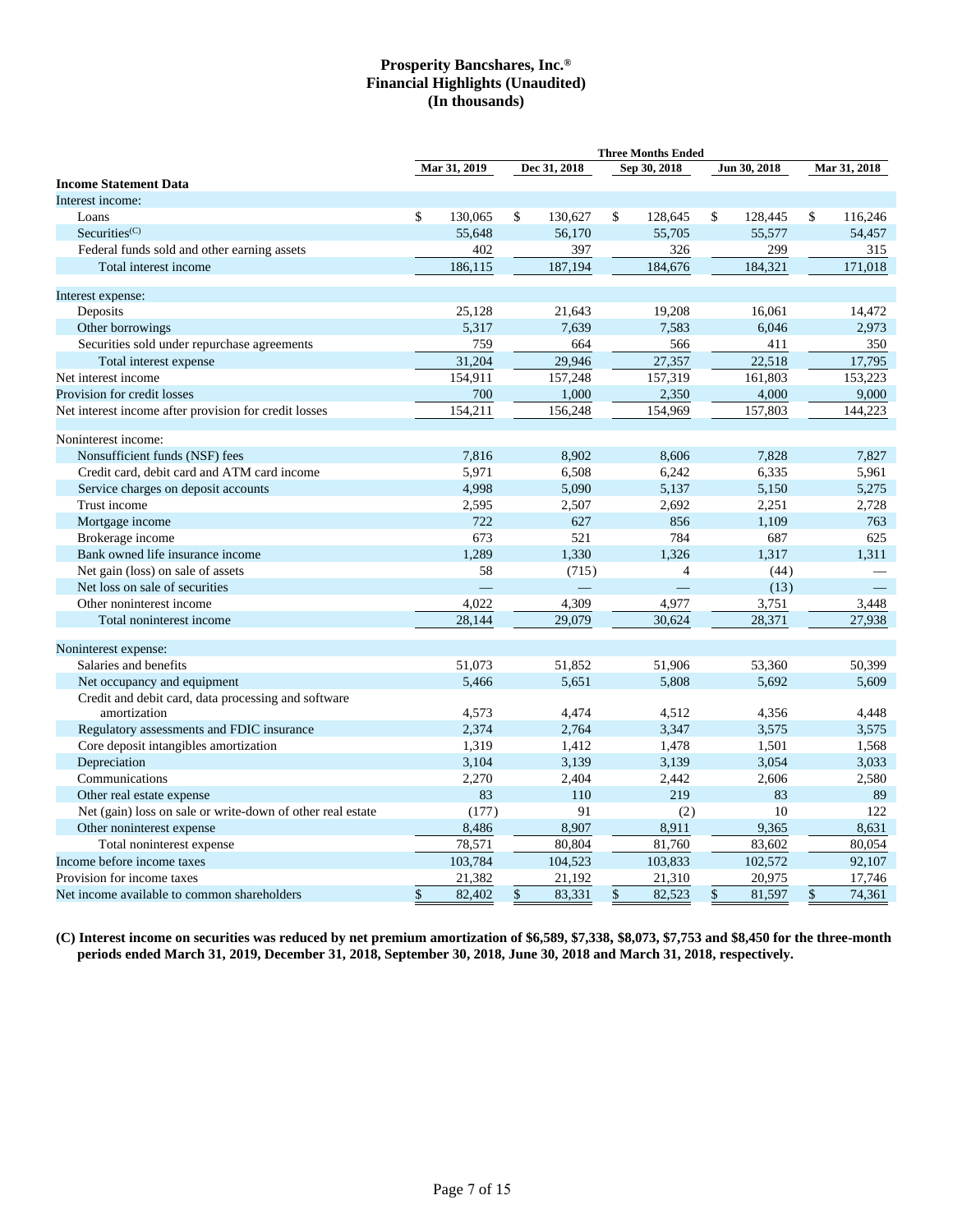#### **Prosperity Bancshares, Inc. ® Financial Highlights (Unaudited) (Dollars and share amounts in thousands, except per share data and market prices)**

|                                                                        |              | Mar 31, 2019 |               | Dec 31, 2018 |               | Sep 30, 2018 | Jun 30, 2018 | Mar 31, 2018  |        |  |
|------------------------------------------------------------------------|--------------|--------------|---------------|--------------|---------------|--------------|--------------|---------------|--------|--|
| Profitability                                                          |              |              |               |              |               |              |              |               |        |  |
| Net income $(D)$ (E)                                                   | \$           | 82,402       | \$            | 83,331       | \$            | 82,523       | \$<br>81,597 | \$            | 74,361 |  |
| Basic earnings per share                                               | \$<br>1.18   |              | \$            | 1.19         | \$            | 1.18         | \$<br>1.17   | \$            | 1.07   |  |
| Diluted earnings per share                                             | \$           | 1.18         | $\mathsf{\$}$ | 1.19         | $\mathsf{\$}$ | 1.18         | \$<br>1.17   | $\mathsf{\$}$ | 1.07   |  |
|                                                                        |              |              |               |              |               |              |              |               |        |  |
| Return on average assets (F)                                           |              | 1.46%        |               | 1.47%        |               | 1.46%        | 1.44%        |               | 1.32%  |  |
| Return on average common equity (F)                                    |              | 8.05%        |               | 8.25%        |               | 8.30%        | 8.33%        |               | 7.69%  |  |
| Return on average tangible common equity (F)(G)                        |              | 15.24%       |               | 15.84%       |               | 16.17%       | 16.48%       |               | 15.43% |  |
| Tax equivalent net interest margin (D) (E) (H)                         |              | 3.20%        |               | 3.15%        |               | 3.15%        | 3.28%        |               | 3.16%  |  |
| Efficiency ratio (G)(I)                                                |              | 42.94%       |               | 43.20%       |               | 43.50%       | 43.95%       |               | 44.19% |  |
| <b>Liquidity and Capital Ratios</b>                                    |              |              |               |              |               |              |              |               |        |  |
| Equity to assets                                                       |              | 18.38%       |               | 17.86%       |               | 17.67%       | 17.44%       |               | 17.25% |  |
| Common equity tier 1 capital                                           |              | 16.76%       |               | 16.32%       |               | 15.94%       | 15.65%       | 15.31%        |        |  |
| Tier 1 risk-based capital                                              |              | 16.76%       |               | 16.32%       |               | 15.94%       | 15.65%       |               | 15.31% |  |
| Total risk-based capital                                               |              | 17.42%       |               | 16.99%       |               | 16.60%       | 16.32%       |               | 15.97% |  |
| Tier 1 leverage capital                                                |              | 10.59%       |               | 10.23%       |               | 9.94%        | 9.68%        |               | 9.40%  |  |
| Period end tangible equity to period end tangible assets (G)           |              | 10.66%       |               | 10.21%       |               | 9.97%        | 9.69%        |               | 9.44%  |  |
| <b>Other Data</b>                                                      |              |              |               |              |               |              |              |               |        |  |
| Weighted-average shares used in computing earnings per<br>common share |              |              |               |              |               |              |              |               |        |  |
| <b>Basic</b>                                                           |              | 69,847       |               | 69,838       |               | 69,838       | 69,839       |               | 69,768 |  |
| Diluted                                                                |              | 69,847       |               | 69,838       |               | 69,838       | 69,839       |               | 69,768 |  |
| Period end shares outstanding                                          |              | 69,846       |               | 69.847       |               | 69.838       | 69.838       |               | 69.819 |  |
| Cash dividends paid per common share                                   | \$           | 0.41         | \$            | 0.41         | \$            | 0.36         | \$<br>0.36   | \$            | 0.36   |  |
| Book value per common share                                            | \$           | 58.84        | \$            | 58.02        | \$            | 57.21        | \$<br>56.35  | \$            | 55.52  |  |
| Tangible book value per common share (G)                               | \$           | 31.17        | \$            | 30.34        | \$            | 29.50        | \$<br>28.62  | \$            | 27.76  |  |
| Common Stock Market Price                                              |              |              |               |              |               |              |              |               |        |  |
| High                                                                   | \$           | 75.36        |               | 72.24        | \$            | 76.25        | \$<br>76.92  | \$            | 79.20  |  |
| Low                                                                    | \$           | 61.65        | \$            | 57.01        | \$<br>67.27   |              | \$<br>67.30  |               | 68.95  |  |
| Period end closing price                                               | $\mathbb{S}$ | 69.06        | $\mathsf{\$}$ | 62.30        | $\mathsf{\$}$ | 69.35        | \$<br>68.36  | $\mathsf{\$}$ | 72.63  |  |
| Employees – FTE                                                        |              | 3,065        |               | 3,036        |               | 3,029        | 3,044        |               | 3,027  |  |
| Number of banking centers                                              |              | 242          |               | 242          |               | 242          | 242          |               | 242    |  |

**(D) Includes purchase accounting adjustments for the periods presented as follows:**

|                                    | . .          |              |                           |              |              |
|------------------------------------|--------------|--------------|---------------------------|--------------|--------------|
|                                    |              |              | <b>Three Months Ended</b> |              |              |
|                                    | Mar 31, 2019 | Dec 31, 2018 | Sep 30, 2018              | Jun 30, 2018 | Mar 31, 2018 |
| <b>Loan discount accretion</b>     |              |              |                           |              |              |
| <b>ASC 310-20</b>                  | \$1,474      | \$1,289      | \$1,287                   | \$1,452      | \$1,640      |
| ASC 310-30                         | \$319        | \$1,614      | \$2,170                   | \$3,771      | \$686        |
| <b>Securities net amortization</b> | \$234        | \$270        | \$291                     | \$366        | \$477        |
| Time deposits amortization         |              |              |                           | \$53         | \$53         |
|                                    |              |              |                           |              |              |

**(E) Using effective tax rate of 20.6%, 20.3%, 20.5%, 20.4% and 19.3% for the three-month periods ended March 31, 2019, December 31, 2018, September 30, 2018, June 30, 2018 and March 31, 2018, respectively.**

**(F) Interim periods annualized.**

**(G) Refer to the "Notes to Selected Financial Data" at the end of this Earnings Release for a reconciliation of this non-GAAP financial measure to the nearest GAAP financial measure.**

**(H) Net interest margin for all periods presented is based on average balances on an actual 365 day basis.**

**(I) Calculated by dividing total noninterest expense, excluding credit loss provisions, by net interest income plus noninterest income, excluding net gains and losses on the sale of assets and securities. Additionally, taxes are not part of this calculation.**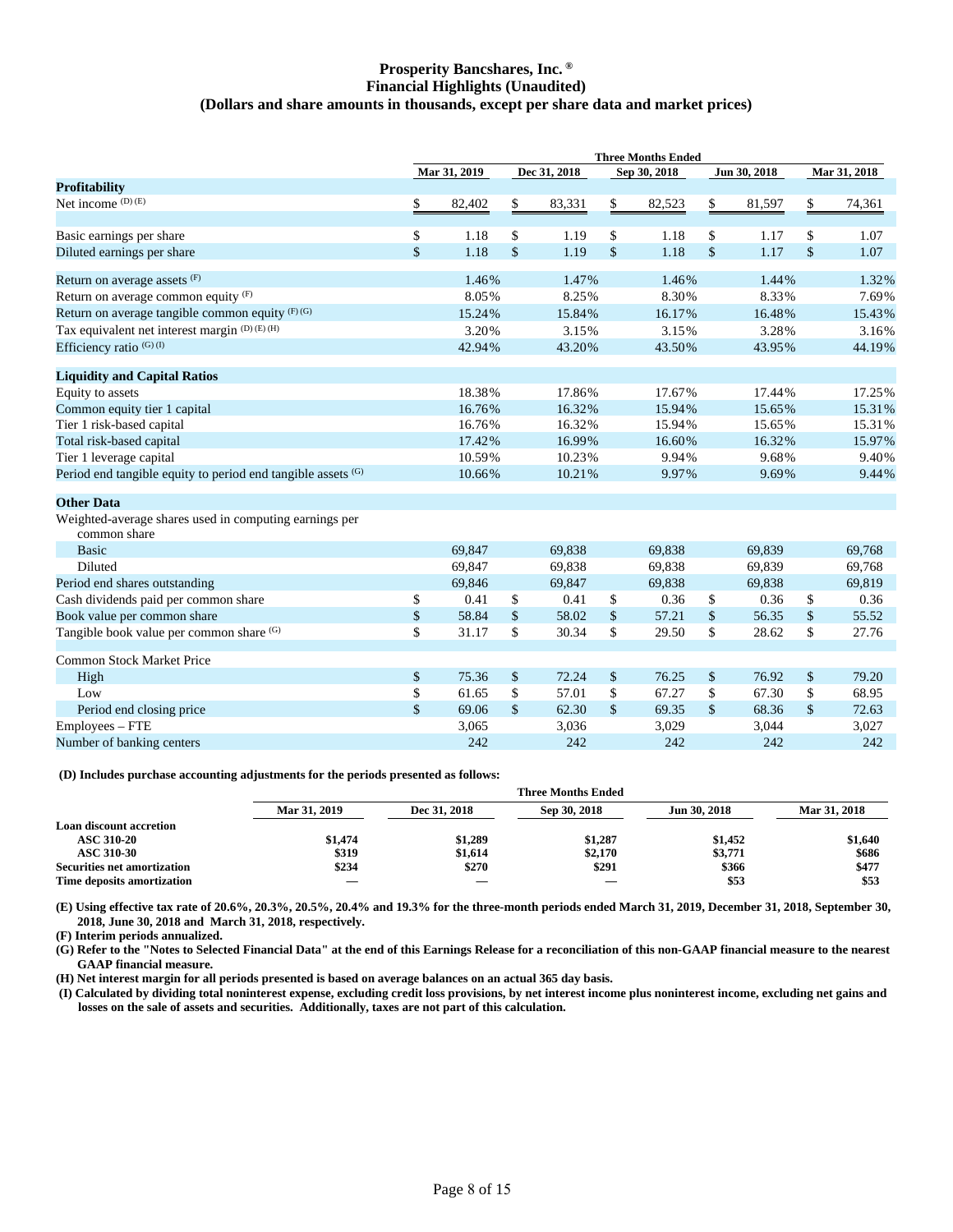| YIELD ANALYSIS                                           | <b>Three Months Ended</b> |                                                       |                           |                                  |                                                       |                           |                                  |                                                       |                                 |  |  |  |
|----------------------------------------------------------|---------------------------|-------------------------------------------------------|---------------------------|----------------------------------|-------------------------------------------------------|---------------------------|----------------------------------|-------------------------------------------------------|---------------------------------|--|--|--|
|                                                          |                           | Mar 31, 2019                                          |                           |                                  | Dec 31, 2018                                          |                           |                                  | Mar 31, 2018                                          |                                 |  |  |  |
|                                                          | Average<br><b>Balance</b> | <b>Interest</b><br>Earned/<br><b>Interest</b><br>Paid | Average<br>Yield/<br>Rate | Average<br>(J)<br><b>Balance</b> | <b>Interest</b><br>Earned/<br><b>Interest</b><br>Paid | Average<br>Yield/<br>Rate | Average<br>(J)<br><b>Balance</b> | <b>Interest</b><br>Earned/<br><b>Interest</b><br>Paid | Average<br>Yield/<br>Rate $(1)$ |  |  |  |
| <b>Interest-Earning Assets:</b>                          |                           |                                                       |                           |                                  |                                                       |                           |                                  |                                                       |                                 |  |  |  |
| Loans                                                    | \$10,392,235 \$130,065    |                                                       | 5.08%                     | \$10,319,596 \$130,627           |                                                       | 5.02%                     | \$9,990,319 \$116,246            |                                                       | 4.72%                           |  |  |  |
| Investment securities                                    | 9,299,963                 | 55,648                                                | $2.43\%$ (K)              | 9,499,166                        | 56,170                                                | 2.35% (K)                 | 9,742,601                        | 54,457                                                | 2.27% (K)                       |  |  |  |
| Federal funds sold and other earning assets              | 71,842                    | 402                                                   | 2.27%                     | 100,339                          | 397                                                   | 1.57%                     | 81,779                           | 315                                                   | 1.56%                           |  |  |  |
| Total interest-earning assets                            | 19,764,040                | 186,115                                               | 3.82%                     | 19,919,101                       | 187,194                                               | 3.73%                     | 19,814,699                       | 171,018                                               | 3.50%                           |  |  |  |
| Allowance for credit losses                              | (86, 507)                 |                                                       |                           | (86, 464)                        |                                                       |                           | (81,983)                         |                                                       |                                 |  |  |  |
| Noninterest-earning assets                               | 2,864,039                 |                                                       |                           | 2,861,369                        |                                                       |                           | 2,823,785                        |                                                       |                                 |  |  |  |
| Total assets                                             | \$22,541,572              |                                                       |                           | \$22,694,006                     |                                                       |                           | \$22,556,501                     |                                                       |                                 |  |  |  |
| Interest-Bearing Liabilities:                            |                           |                                                       |                           |                                  |                                                       |                           |                                  |                                                       |                                 |  |  |  |
| Interest-bearing demand deposits                         | $$4,148,377$ \;           | 6,812                                                 | 0.67%                     | $$3,720,133$ \$                  | 5,327                                                 | 0.57%                     | $$4,392,230$ \;                  | 5,063                                                 | 0.47%                           |  |  |  |
| Savings and money market deposits                        | 5,472,789                 | 11,184                                                | 0.83%                     | 5,382,699                        | 9,842                                                 | 0.73%                     | 5,478,411                        | 5,242                                                 | 0.39%                           |  |  |  |
| Certificates and other time deposits                     | 2,062,753                 | 7,132                                                 | 1.40%                     | 2,087,871                        | 6,474                                                 | 1.23%                     | 2,168,951                        | 4,167                                                 | 0.78%                           |  |  |  |
| Other borrowings                                         | 844,873                   | 5,317                                                 | 2.55%                     | 1,297,917                        | 7,639                                                 | 2.34%                     | 731,500                          | 2,973                                                 | 1.65%                           |  |  |  |
| Securities sold under repurchase agreements              | 272,630                   | 759                                                   | 1.13%                     | 285,984                          | 664                                                   | 0.92%                     | 327,136                          | 350                                                   | 0.43%                           |  |  |  |
| Total interest-bearing liabilities                       | 12,801,422                | 31,204                                                | $0.99\%$ (L)              | 12,774,604                       | 29,946                                                | $0.93\%$ <sup>(L)</sup>   | 13,098,228                       | 17,795                                                | $0.55\%$ <sup>(L)</sup>         |  |  |  |
| Noninterest-bearing liabilities:                         |                           |                                                       |                           |                                  |                                                       |                           |                                  |                                                       |                                 |  |  |  |
| Noninterest-bearing demand deposits                      | 5,557,821                 |                                                       |                           | 5,785,882                        |                                                       |                           | 5,510,320                        |                                                       |                                 |  |  |  |
| Other liabilities                                        | 86,868                    |                                                       |                           | 95.124                           |                                                       |                           | 81,414                           |                                                       |                                 |  |  |  |
| <b>Total liabilities</b>                                 | 18,446,111                |                                                       |                           | 18,655,610                       |                                                       |                           | 18,689,962                       |                                                       |                                 |  |  |  |
| Shareholders' equity                                     | 4,095,461                 |                                                       |                           | 4,038,396                        |                                                       |                           | 3,866,539                        |                                                       |                                 |  |  |  |
| Total liabilities and shareholders' equity               | \$22,541,572              |                                                       |                           | \$22,694,006                     |                                                       |                           | \$22,556,501                     |                                                       |                                 |  |  |  |
| Net interest income and margin                           |                           | \$154,911                                             | 3.18%                     |                                  | \$157,248                                             | 3.13%                     |                                  | \$153,223                                             | 3.14%                           |  |  |  |
| Non-GAAP to GAAP reconciliation:                         |                           |                                                       |                           |                                  |                                                       |                           |                                  |                                                       |                                 |  |  |  |
| Tax equivalent adjustment                                |                           | 863                                                   |                           |                                  | 892                                                   |                           |                                  | 941                                                   |                                 |  |  |  |
| Net interest income and margin (tax equivalent<br>basis) |                           | \$155,774                                             | 3.20%                     |                                  | \$158,140                                             | 3.15%                     |                                  | \$154,164                                             | 3.16%                           |  |  |  |

**(J) Annualized and based on an actual 365 day basis.**

**(K) Yield on securities was impacted by net premium amortization of \$6,589, \$7,338 and \$8,450 for the three-month periods ended March 31, 2019, December 31, 2018 and March 31, 2018, respectively.**

**(L) Total cost of funds, including noninterest bearing deposits, was 0.69%, 0.64% and 0.39% for the three months ended March 31, 2019, December 31, 2018 and March 31, 2018, respectively.**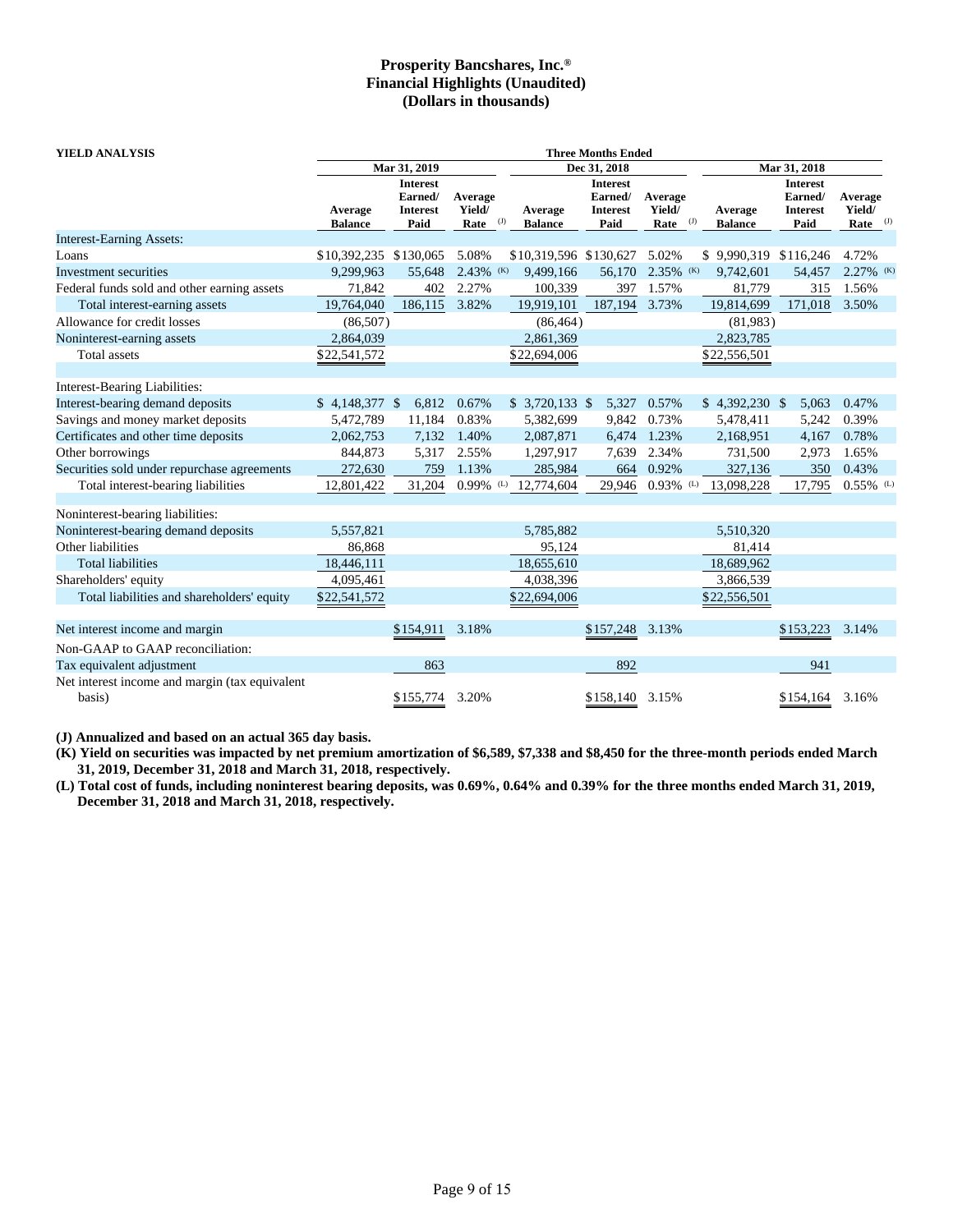|                                             |              |              | <b>Three Months Ended</b> |              |              |
|---------------------------------------------|--------------|--------------|---------------------------|--------------|--------------|
|                                             | Mar 31, 2019 | Dec 31, 2018 | Sep 30, 2018              | Jun 30, 2018 | Mar 31, 2018 |
| YIELD TREND <sup>(M)</sup>                  |              |              |                           |              |              |
| <b>Interest-Earning Assets:</b>             |              |              |                           |              |              |
| Loans                                       | 5.08%        | 5.02%        | 5.00%                     | 5.13%        | 4.72%        |
| Investment securities $(N)$                 | 2.43%        | 2.35%        | 2.29%                     | 2.28%        | 2.27%        |
| Federal funds sold and other earning assets | 2.27%        | 1.57%        | 1.90%                     | 1.50%        | 1.56%        |
| Total interest-earning assets               | 3.82%        | 3.73%        | 3.68%                     | 3.72%        | 3.50%        |
| <b>Interest-Bearing Liabilities:</b>        |              |              |                           |              |              |
| Interest-bearing demand deposits            | 0.67%        | $0.57\%$     | 0.51%                     | $0.50\%$     | $0.47\%$     |
| Savings and money market deposits           | 0.83%        | 0.73%        | $0.67\%$                  | 0.50%        | $0.39\%$     |
| Certificates and other time deposits        | 1.40%        | 1.23%        | 1.02%                     | $0.84\%$     | 0.78%        |
| Other borrowings                            | 2.55%        | 2.34%        | 2.08%                     | 1.91%        | 1.65%        |
| Securities sold under repurchase agreements | 1.13%        | 0.92%        | 0.78%                     | $0.55\%$     | $0.43\%$     |
| Total interest-bearing liabilities          | $0.99\%$     | 0.93%        | 0.84%                     | 0.70%        | $0.55\%$     |
| Net Interest Margin                         | 3.18%        | 3.13%        | 3.13%                     | 3.26%        | 3.14%        |
| Net Interest Margin (tax equivalent)        | 3.20%        | 3.15%        | 3.15%                     | 3.28%        | 3.16%        |

**(M) Annualized and based on average balances on an actual 365 day basis.**

**(N) Yield on securities was impacted by net premium amortization of \$6,589, \$7,338, \$8,073, \$7,753 and \$8,450 for the three-month periods ended March 31, 2019, December 31, 2018, September 30, 2018, June 30, 2018 and March 31, 2018, respectively.**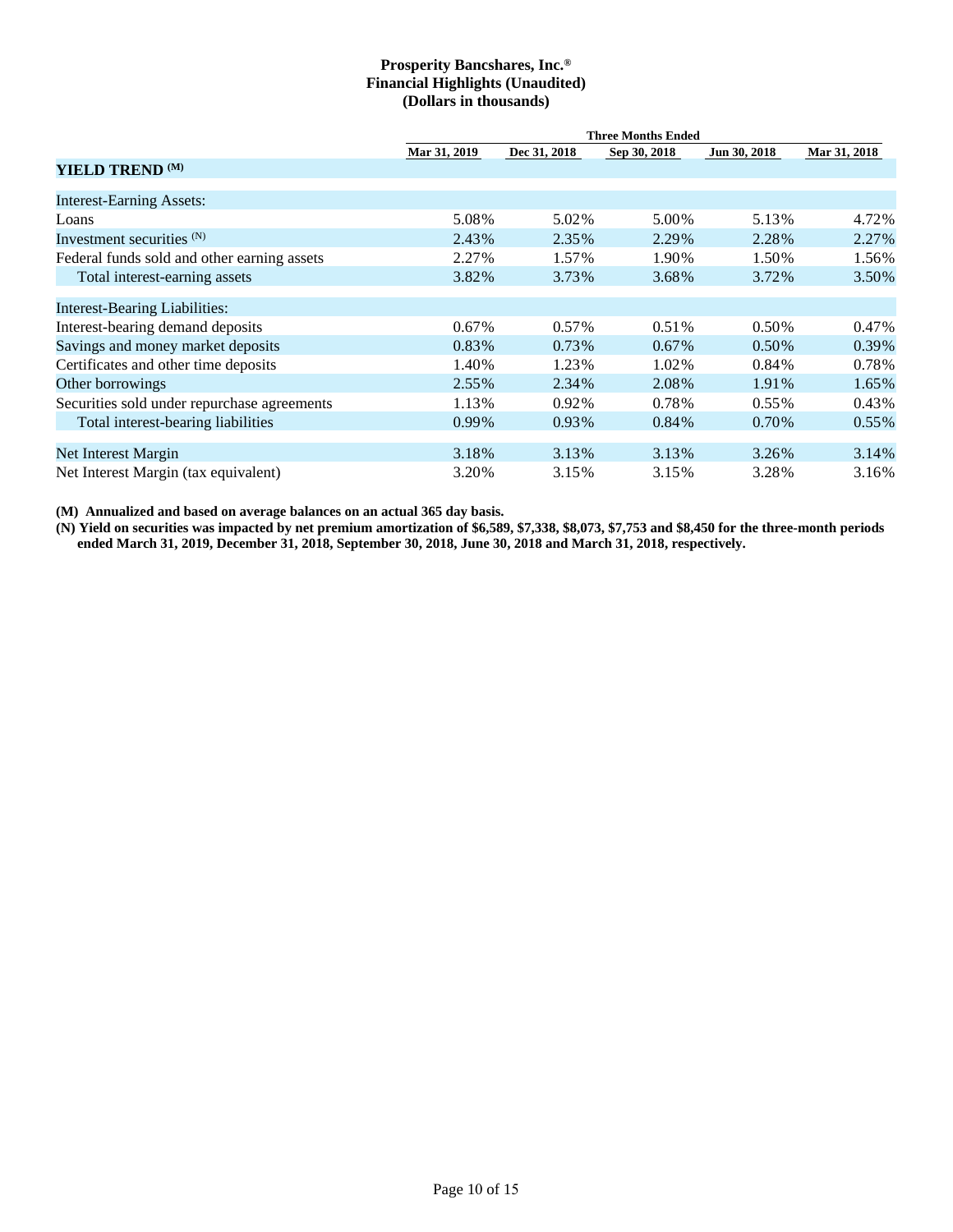|                                             |              |              | <b>Three Months Ended</b>   |              |                             |
|---------------------------------------------|--------------|--------------|-----------------------------|--------------|-----------------------------|
|                                             | Mar 31, 2019 | Dec 31, 2018 | Sep 30, 2018                | Jun 30, 2018 | Mar 31, 2018                |
| <b>Balance Sheet Averages</b>               |              |              |                             |              |                             |
| Loans                                       | \$10,392,235 | \$10,319,596 | \$10,208,171                | \$10,044,064 | 9,990,319<br>\$             |
| Investment securities                       | 9,299,963    | 9,499,166    | 9,647,744                   | 9,770,963    | 9,742,601                   |
| Federal funds sold and other earning assets | 71,842       | 100,339      | 67,974                      | 79,947       | 81,779                      |
| Total interest-earning assets               | 19,764,040   | 19,919,101   | 19,923,889                  | 19,894,974   | 19,814,699                  |
| Allowance for credit losses                 | (86,507)     | (86, 464)    | (85,254)                    | (84, 285)    | (81,983)                    |
| Cash and due from banks                     | 266,316      | 252,481      | 232,643                     | 234,856      | 269,917                     |
| Goodwill                                    | 1,900,845    | 1,900,845    | 1,900,845                   | 1,900,845    | 1,900,845                   |
| Core deposit intangibles, net               | 32,243       | 33,580       | 35,041                      | 36,550       | 38,064                      |
| Other real estate                           | 2,100        | 1,325        | 9,193                       | 10,386       | 10,758                      |
| Fixed assets, net                           | 257,811      | 257,726      | 256,458                     | 256,281      | 257,465                     |
| Other assets                                | 404,724      | 415,412      | 385,976                     | 370,279      | 346,736                     |
| Total assets                                | \$22,541,572 | \$22,694,006 | \$22,658,791                | \$22,619,886 | \$22,556,501                |
|                                             |              |              |                             |              |                             |
| Noninterest-bearing deposits                | \$5,557,821  | \$5,785,882  | 5,646,183<br>$\mathbb{S}^-$ | \$5,646,114  | 5,510,320<br>$\mathbb{S}^-$ |
| Interest-bearing demand deposits            | 4,148,377    | 3,720,133    | 3,676,452                   | 3,971,356    | 4,392,230                   |
| Savings and money market deposits           | 5,472,789    | 5,382,699    | 5,465,143                   | 5,342,323    | 5,478,411                   |
| Certificates and other time deposits        | 2,062,753    | 2,087,871    | 2,055,652                   | 2,094,065    | 2,168,951                   |
| Total deposits                              | 17,241,740   | 16,976,585   | 16,843,430                  | 17,053,858   | 17,549,912                  |
| Other borrowings                            | 844,873      | 1,297,917    | 1,447,328                   | 1,272,032    | 731,500                     |
| Securities sold under repurchase agreements | 272,630      | 285,984      | 288,706                     | 300,471      | 327,136                     |
| Other liabilities                           | 86,868       | 95,124       | 102,092                     | 75,161       | 81,414                      |
| Shareholders' equity                        | 4,095,461    | 4,038,396    | 3,977,235                   | 3,918,364    | 3,866,539                   |
| Total liabilities and equity                | \$22,541,572 | \$22,694,006 | \$22,658,791                | \$22,619,886 | \$22,556,501                |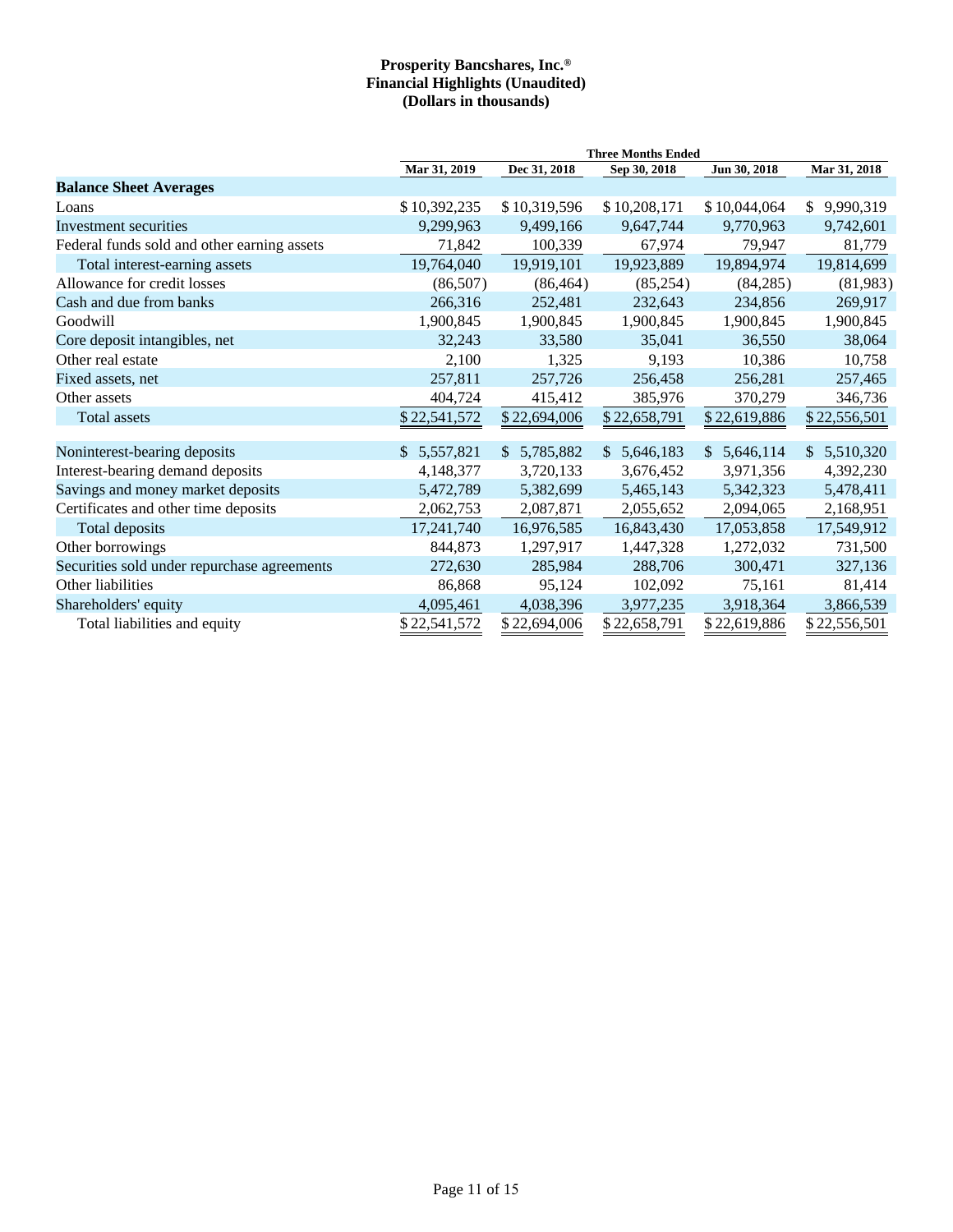|                                                               | Mar 31, 2019 |          | Dec 31, 2018      |       | Sep 30, 2018       |       | Jun 30, 2018       |          | Mar 31, 2018      |       |  |
|---------------------------------------------------------------|--------------|----------|-------------------|-------|--------------------|-------|--------------------|----------|-------------------|-------|--|
| <b>Period End Balances</b>                                    |              |          |                   |       |                    |       |                    |          |                   |       |  |
| <b>Loan Portfolio</b>                                         |              |          |                   |       |                    |       |                    |          |                   |       |  |
| Commercial and industrial                                     | \$1,117,753  |          | 10.7% \$1,111,089 |       | 10.7% \$1,159,735  |       | 11.3% \$1,168,892  |          | 11.5% \$1,148,980 | 11.5% |  |
| Construction, land development and                            |              |          |                   |       |                    |       |                    |          |                   |       |  |
| other land loans                                              | 1,709,283    | 16.4%    | 1,622,289         | 15.7% | 1,560,142          | 15.2% | 1,542,771          | 15.2%    | 1,502,393         | 15.0% |  |
| 1-4 family residential                                        | 2,444,434    | 23.5%    | 2,438,949         | 23.5% | 2,440,157          | 23.7% | 2,418,021          | 23.8%    | 2,438,224         | 24.4% |  |
| Home equity                                                   | 262,276      | 2.5%     | 267,960           | 2.6%  | 273,608            | 2.7%  | 277,447            | 2.7%     | 284,339           | 2.8%  |  |
| Commercial real estate (includes<br>multi-family residential) | 3,496,688    | 33.6%    | 3,538,557         | 34.1% | 3,507,223          | 34.1% | 3,405,466          | 33.6%    | 3,330,860         | 33.3% |  |
| Agriculture (includes farmland)                               | 708,348      | 6.8%     | 729,501           | 7.0%  | 705,750            | 6.8%  | 709,617            | 7.0%     | 671,319           | 6.7%  |  |
| Consumer and other                                            | 294,405      | 2.8%     | 289,486           | 2.8%  | 281,112            | 2.7%  | 271,724            | 2.7%     | 259,896           | 2.6%  |  |
| Energy                                                        | 380,835      | 3.7%     | 372,482           | 3.6%  | 365,119            | 3.5%  | 352,627            | 3.5%     | 375,405           | 3.7%  |  |
| Total loans                                                   | \$10,414,022 |          | \$10,370,313      |       | \$10,292,846       |       | \$10,146,565       |          | \$10,011,416      |       |  |
| <b>Deposit Types</b>                                          |              |          |                   |       |                    |       |                    |          |                   |       |  |
| Noninterest-bearing DDA                                       | \$ 5,673,707 | 33.0% \$ | 5,666,115         |       | 32.8% \$ 5,700,242 |       | 34.1% \$ 5,657,589 | 33.3% \$ | 5,707,994         | 32.9% |  |
| Interest-bearing DDA                                          | 3,875,109    | 22.5%    | 4,124,412         | 23.9% | 3,551,456          | 21.2% | 3,808,694          | 22.4%    | 4,106,255         | 23.7% |  |
| Money market                                                  | 3,302,445    | 19.2%    | 3,115,531         | 18.1% | 3,100,310          | 18.5% | 3,153,261          | 18.6%    | 3,062,999         | 17.7% |  |
| Savings                                                       | 2,293,134    | 13.3%    | 2,271,170         | 13.2% | 2,291,952          | 13.7% | 2,311,795          | 13.6%    | 2,314,112         | 13.3% |  |
| Certificates and other time deposits                          | 2,053,375    | 12.0%    | 2,079,330         | 12.0% | 2,089,804          | 12.5% | 2,047,265          | 12.1%    | 2,141,519         | 12.4% |  |
| Total deposits                                                | \$17,197,770 |          | \$17,256,558      |       | \$16,733,764       |       | \$16,978,604       |          | \$17,332,879      |       |  |
| Loan to Deposit Ratio                                         | 60.6%        |          | 60.1%             |       | 61.5%              |       | 59.8%              |          | 57.8%             |       |  |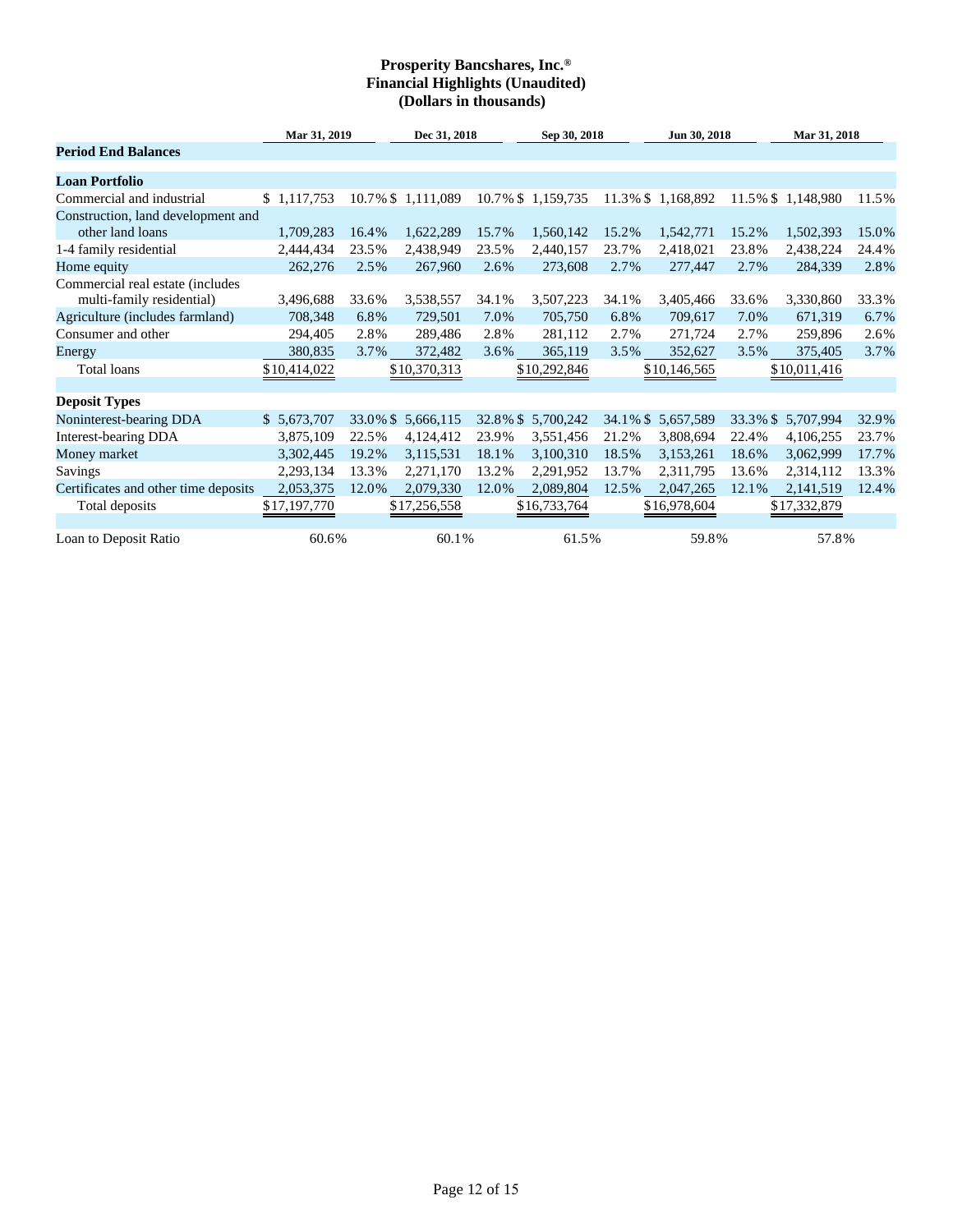| <b>Construction Loans</b>              |              |       |               |              |               |              |                      |       |               |         |  |
|----------------------------------------|--------------|-------|---------------|--------------|---------------|--------------|----------------------|-------|---------------|---------|--|
|                                        | Mar 31, 2019 |       |               | Dec 31, 2018 |               | Sep 30, 2018 | Jun 30, 2018         |       | Mar 31, 2018  |         |  |
|                                        |              |       |               |              |               |              |                      |       |               |         |  |
| Single family residential construction | S<br>454,041 | 26.5% | 441,487<br>S. | 27.2%        | 422,738<br>-S | 27.1%        | 426,767 27.6%<br>\$. |       | 417.302<br>-S | 27.7%   |  |
| Land development                       | 84.562       | 4.9%  | 89,226        | 5.5%         | 89.357        | 5.7%         | 88.562               | 5.7%  | 88,609        | 5.9%    |  |
| Raw land                               | 156.674      | 9.2%  | 152.516       | 9.4%         | 137.400       | 8.8%         | 134.906              | 8.7%  | 128,771       | 8.5%    |  |
| Residential lots                       | 119.301      | 7.0%  | 124.429       | 7.6%         | 122,366       | 7.8%         | 118,759              | 7.7%  | 113,813       | 7.6%    |  |
| Commercial lots                        | 92.683       | 5.4%  | 92.234        | 5.7%         | 95,982        | 6.1%         | 92.283               | 6.0%  | 91,653        | $6.1\%$ |  |
| Commercial construction and other      | 802,996      | 47.0% | 723,740       | 44.6%        | 693.917       | 44.5%        | 683,255              | 44.3% | 664.437       | 44.2%   |  |
| Net unaccreted discount                | (974)        |       | (1,343)       |              | (1,618)       |              | (1,761)              |       | (2,192)       |         |  |
| Total construction loans               | \$1,709,283  |       | \$1,622,289   |              | \$1,560,142   |              | \$1,542,771          |       | \$1,502,393   |         |  |

#### **Non-Owner Occupied Commercial Real Estate Loans by Metropolitan Statistical Area (MSA) as of March 31, 2019**

|                                     | <b>Houston</b> | <b>Dallas</b> | OK City<br><b>Austin</b> |           | Tulsa        | Other $(0)$ | <b>Total</b>       |
|-------------------------------------|----------------|---------------|--------------------------|-----------|--------------|-------------|--------------------|
| <b>Collateral Type</b>              |                |               |                          |           |              |             |                    |
| Shopping center/retail              | \$264,388      | 80,499<br>\$. | 26.412<br>S.             | 16.140    | 31,148<br>S. | \$142,240   | 560,827<br>\$      |
| Commercial and industrial buildings | 128,914        | 34,154        | 15,627                   | 10,633    | 19,980       | 77.947      | 287,255            |
| Office buildings                    | 98,867         | 118.764       | 25,650                   | 45,121    | 11,222       | 69.914      | 369,538            |
| Medical buildings                   | 30,080         | 4.091         | 10.925                   | 5.156     | 10.311       | 48.956      | 109.519            |
| <b>Apartment buildings</b>          | 22,658         | 12,598        | 18.422                   | 11,473    | 8,552        | 67,448      | 141,151            |
| Hotel                               | 51.403         | 61.564        | 22,055                   | 32,009    |              | 152,230     | 319.261            |
| Other                               | 43,821         | 14,409        | 20,508                   | 10,771    | 15,046       | 80,281      | 184,836            |
| Total                               | \$640,131      | \$ 326,079    | \$139,599                | \$131,303 | 96,259       | \$639,016   | $$1,972,387^{(P)}$ |

#### **Acquired Loans**

|                                                            | <b>Acquired Loans Accounted for</b><br><b>Under ASC 310-20</b> |  |                                   |                                   | <b>Acquired Loans Accounted for</b><br><b>Under ASC 310-30</b> |  |                                   |  |                                                                |  | <b>Total Loans Accounted for</b><br>Under ASC 310-20 and 310-30 |  |                                   |  |                                   |
|------------------------------------------------------------|----------------------------------------------------------------|--|-----------------------------------|-----------------------------------|----------------------------------------------------------------|--|-----------------------------------|--|----------------------------------------------------------------|--|-----------------------------------------------------------------|--|-----------------------------------|--|-----------------------------------|
|                                                            | <b>Balance at</b><br>Acquisition<br>Date                       |  | <b>Balance at</b><br>Dec 31, 2018 | <b>Balance at</b><br>Mar 31, 2019 | <b>Balance at</b><br>Acquisition<br>Date                       |  | <b>Balance at</b><br>Dec 31, 2018 |  | <b>Balance at</b><br><b>Balance at</b><br>Mar 31, 2019<br>Date |  | Acquisition                                                     |  | <b>Balance at</b><br>Dec 31, 2018 |  | <b>Balance at</b><br>Mar 31, 2019 |
| <b>Loan marks:</b>                                         |                                                                |  |                                   |                                   |                                                                |  |                                   |  |                                                                |  |                                                                 |  |                                   |  |                                   |
| Acquired banks <sup>(Q)</sup>                              | 229,080 \$                                                     |  | 14.833 \$                         | 13.359 \$                         | 142.128 \$                                                     |  | 2,831 \$                          |  | 2.512 \$                                                       |  | 371.208                                                         |  | 17.664 \$                         |  | 15,871                            |
| <b>Acquired portfolio loan balances:</b>                   |                                                                |  |                                   |                                   |                                                                |  |                                   |  |                                                                |  |                                                                 |  |                                   |  |                                   |
| Acquired banks <sup>(Q)</sup>                              | 5.690.998                                                      |  | 526,840                           | 490,442                           | 275.221                                                        |  | 11.419                            |  | 10.844                                                         |  | 5.966.219 $(R)$                                                 |  | 538,259                           |  | 501,286                           |
| <b>Acquired portfolio loan balances</b><br>less loan marks | $$5,461,918$ \$                                                |  | 512,007 \$                        | 477,083 \$                        | 133,093 \$                                                     |  | 8,588 \$                          |  |                                                                |  | 8,332 \$ 5,595,011                                              |  | 520,595 \$                        |  | 485,415                           |

**(O) Includes other MSA and non-MSA regions.**

**(P) Represents a portion of total commercial real estate loans of \$3.497 billion as of March 31, 2019.**

**(Q) Includes Bank of Texas, Bank Arlington, American State Bank, Community National Bank, First Federal Bank Texas, Coppermark Bank, First Victoria National Bank, The F&M Bank & Trust Company and Tradition Bank.**

**(R) Actual principal balances acquired.**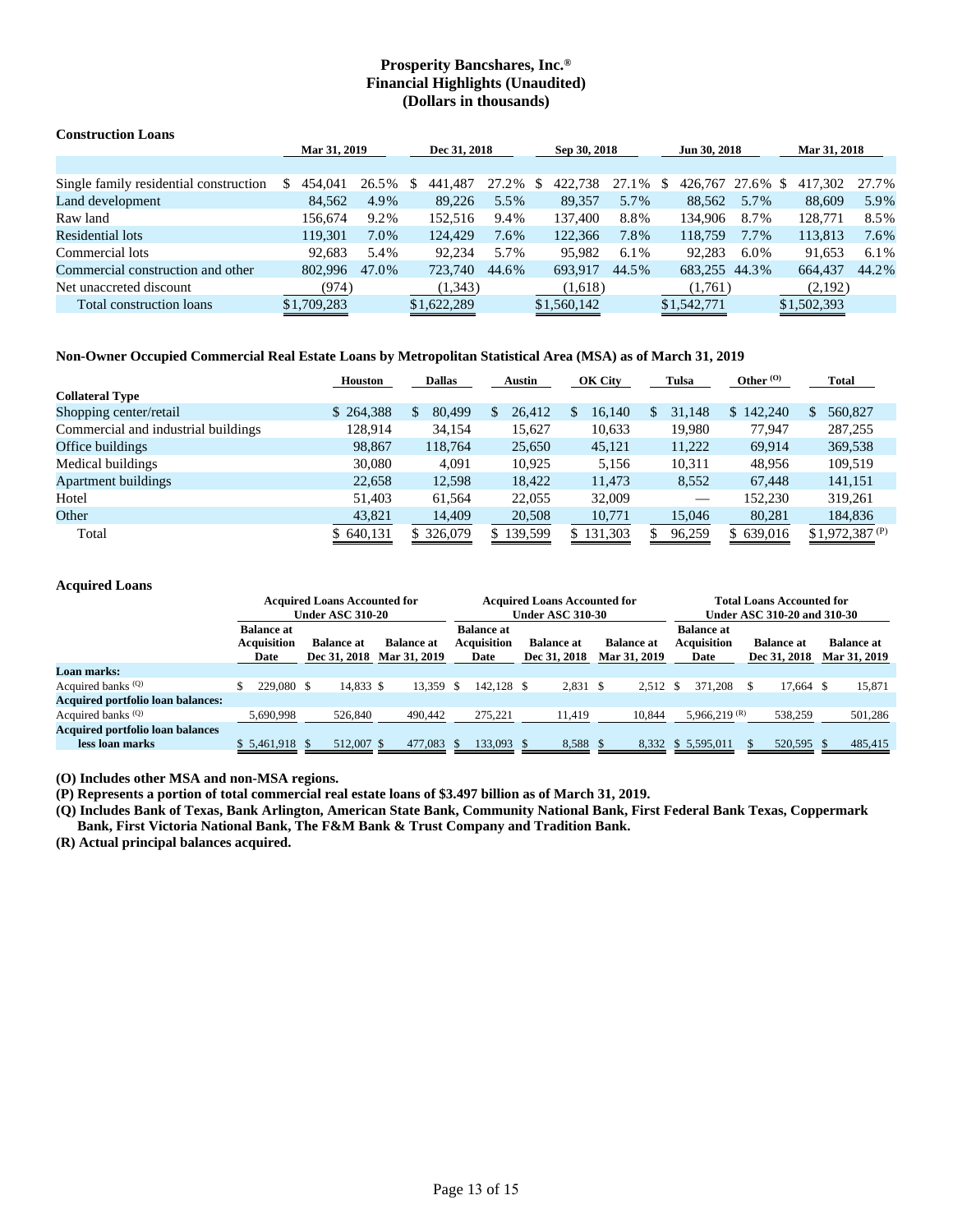|                                                                                                                        | <b>Three Months Ended</b> |              |    |              |               |              |      |              |              |        |  |
|------------------------------------------------------------------------------------------------------------------------|---------------------------|--------------|----|--------------|---------------|--------------|------|--------------|--------------|--------|--|
|                                                                                                                        |                           | Mar 31, 2019 |    | Dec 31, 2018 |               | Sep 30, 2018 |      | Jun 30, 2018 | Mar 31, 2018 |        |  |
| <b>Asset Quality</b>                                                                                                   |                           |              |    |              |               |              |      |              |              |        |  |
| Nonaccrual loans                                                                                                       | \$                        | 37,491       | \$ | 13,147       | \$            | 13,399       | \$   | 20,415       | \$           | 22,572 |  |
| Accruing loans 90 or more days past due                                                                                |                           | 647          |    | 4.004        |               | 2,379        |      | 854          |              | 107    |  |
| Total nonperforming loans                                                                                              |                           | 38.138       |    | 17,151       |               | 15,778       |      | 21,269       |              | 22,679 |  |
| Repossessed assets                                                                                                     |                           | 649          |    |              |               | 110          |      |              |              |        |  |
| Other real estate                                                                                                      |                           | 2.096        |    | 1.805        |               | 889          |      | 10.316       |              | 10.538 |  |
| Total nonperforming assets                                                                                             | \$                        | 40,883       | \$ | 18,956       | $\mathsf{\$}$ | 16,777       | $\$$ | 31,585       | \$           | 33,217 |  |
| Nonperforming assets:                                                                                                  |                           |              |    |              |               |              |      |              |              |        |  |
| Commercial and industrial (includes energy)                                                                            | \$                        | 17,119       | \$ | 4,435        | \$            | 6,620        | \$   | 12,234       | \$           | 13,558 |  |
| Construction, land development and other land loans                                                                    |                           | 1,488        |    | 3,100        |               | 2,046        |      | 1,829        |              | 1,019  |  |
| 1-4 family residential (includes home equity)                                                                          |                           | 17,508       |    | 8,135        |               | 4,527        |      | 4,884        |              | 5,440  |  |
| Commercial real estate (includes multi-family residential)                                                             |                           | 4,166        |    | 2,982        |               | 3,254        |      | 12,038       |              | 12,992 |  |
| Agriculture (includes farmland)                                                                                        |                           | 542          |    | 256          |               | 262          |      | 519          |              | 128    |  |
| Consumer and other                                                                                                     |                           | 60           |    | 48           |               | 68           |      | 81           |              | 80     |  |
| Total                                                                                                                  | \$                        | 40,883       | \$ | 18,956       | \$            | 16,777       | \$   | 31,585       | \$           | 33,217 |  |
| Number of loans/properties                                                                                             |                           | 84           |    | 83           |               | 83           |      | 90           |              | 95     |  |
| Allowance for credit losses at end of period                                                                           | \$                        | 86,091       | \$ | 86,440       | \$            | 85,996       | \$   | 84,964       | \$           | 83,600 |  |
| Net charge-offs:                                                                                                       |                           |              |    |              |               |              |      |              |              |        |  |
| Commercial and industrial (includes energy)                                                                            | $\mathbb{S}$              | 1,719        | \$ | (685)        | $\mathcal{S}$ | 657          | \$   | 1,047        | \$           | 8,016  |  |
| Construction, land development and other land loans                                                                    |                           |              |    | 97           |               | (1)          |      | (1)          |              | 123    |  |
| 1-4 family residential (includes home equity)                                                                          |                           | (3)          |    | 42           |               | 11           |      | 114          |              | 257    |  |
| Commercial real estate (includes multi-family residential)                                                             |                           | (1)          |    | 34           |               | (10)         |      | 986          |              | 502    |  |
| Agriculture (includes farmland)                                                                                        |                           | (1,278)      |    | (54)         |               | (113)        |      | (45)         |              | (61)   |  |
| Consumer and other                                                                                                     |                           | 612          |    | 1,122        |               | 774          |      | 535          |              | 604    |  |
| Total                                                                                                                  | \$                        | 1,049        | \$ | 556          | $\mathbb{S}$  | 1,318        | \$   | 2,636        | \$           | 9,441  |  |
| <b>Asset Ouality Ratios</b>                                                                                            |                           |              |    |              |               |              |      |              |              |        |  |
| Nonperforming assets to average interest-earning assets                                                                |                           | 0.21%        |    | 0.10%        |               | 0.08%        |      | 0.16%        |              | 0.17%  |  |
| Nonperforming assets to loans and other real estate                                                                    |                           | 0.39%        |    | 0.18%        |               | 0.16%        |      | 0.31%        |              | 0.33%  |  |
| Net charge-offs to average loans (annualized)                                                                          |                           | 0.04%        |    | 0.02%        |               | 0.05%        |      | 0.10%        |              | 0.38%  |  |
| Allowance for credit losses to total loans                                                                             |                           | 0.83%        |    | 0.83%        |               | 0.84%        |      | 0.84%        |              | 0.84%  |  |
| Allowance for credit losses to total loans (excluding acquired<br>loans accounted for under ASC Topics 310-20 and 310- |                           |              |    |              |               |              |      |              |              |        |  |
| $30^{(G)}$                                                                                                             |                           | 0.87%        |    | 0.88%        |               | 0.88%        |      | 0.89%        |              | 0.90%  |  |